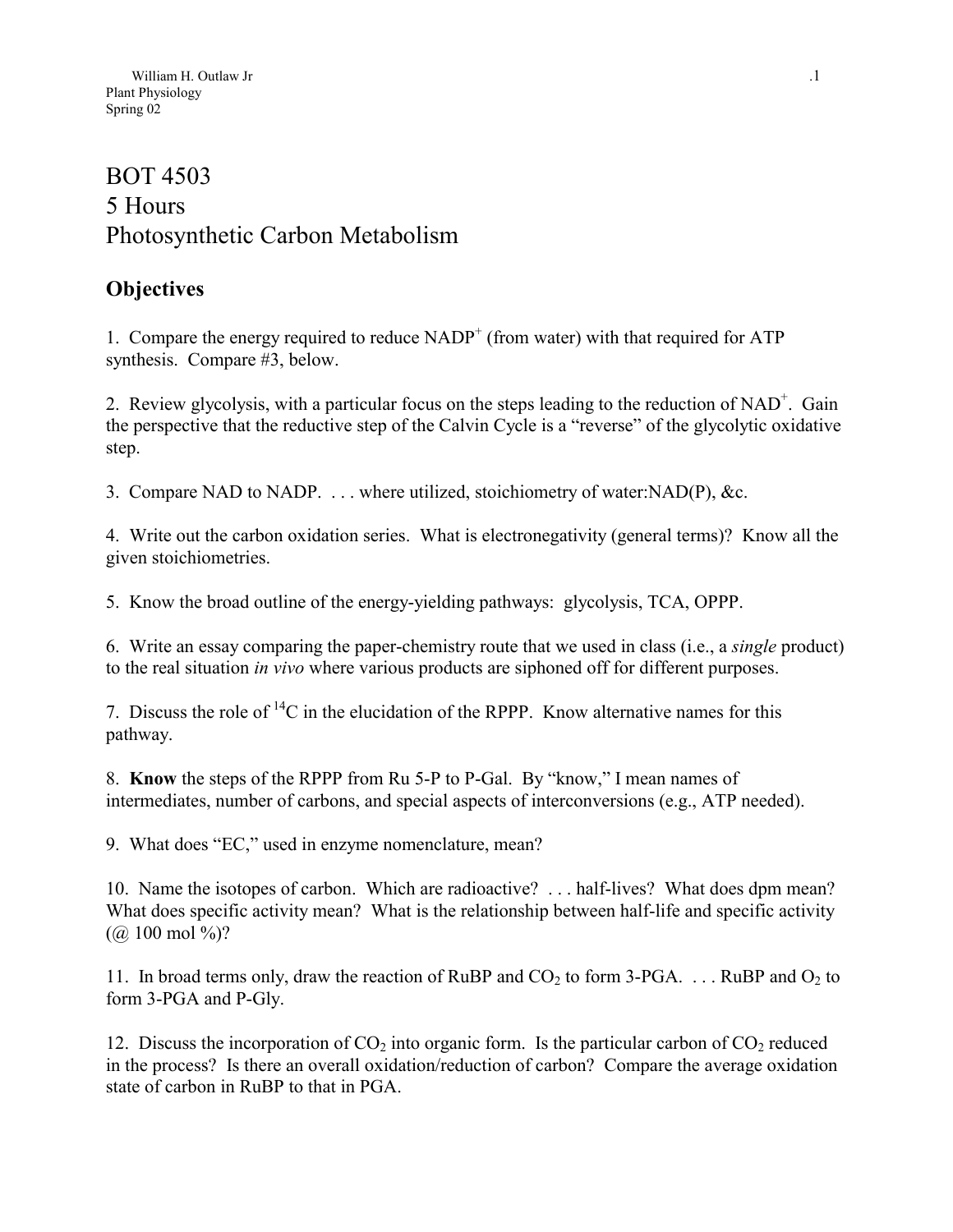13. At which point is carbon reduced in the RPPP? Compare that step to the oxidative step of glycolysis.

14. Identify the energy-requiring steps of the RPPP.

15. **Know** the first two steps of the OPPP. Compare the rearrangement steps of the OPPP to the rearrangement steps of the RPPP (at a rather superficial level).

16. Compare the energy yield of the OPPP to the energy requirement of the RPPP. Repeat this process after we cover the PCOP (later in the notes). What is a futile cycle? Write an essay on the "requirement" to avoid futile cycling.

17. Briefly discuss the history of the discovery of light-activation of plant enzymes.

18. Give two reasons that the term "dark reactions" is a misnomer for the RPPP.

19. Describe how light activation and light deactivation of key enzymes of the RPPP and of the OPPP, respectively, prevent futile cycling. What is the molecular mechanism of the posttranslational modification that effects the temporal separation of the RPPP and the OPPP? (Consider only that mechanism covered to this point; rubisco will be covered later; all mechanism have not been covered.)

20. Know in outline the steps of the PCOP. . . . number of carbons, nitrogen balance, energyyielding, energy-requiring, toxin-producing, compartmentation,  $O_2$ -consuming,  $CO_2$ -yielding, direct fate of PGA formed, &c.

21. Do all photosynthetic organisms metabolize photosynthetically formed P-Gly in the same manner?

22. Overall, approximately how much oxygenation of RuBP occurs, compared with the carboxylation of RuBP?

23. Discuss the general role of  $\alpha$ -keto acids in amino acid biosynthesis.

24. What does "quantum requirement" mean? What is the stoichiometry of the RPPP? Based on NADPH formation, what would be the theoretical quantum requirement for the reduction of  $CO<sub>2</sub>$ ?  $\ldots$  considering also the required ATP? Give an approximate quantum requirement for  $C_3$ photosynthesis that includes the "waste" associated with the operation of the PCOP.

25. Speculate on a "useful" function of the PCOP.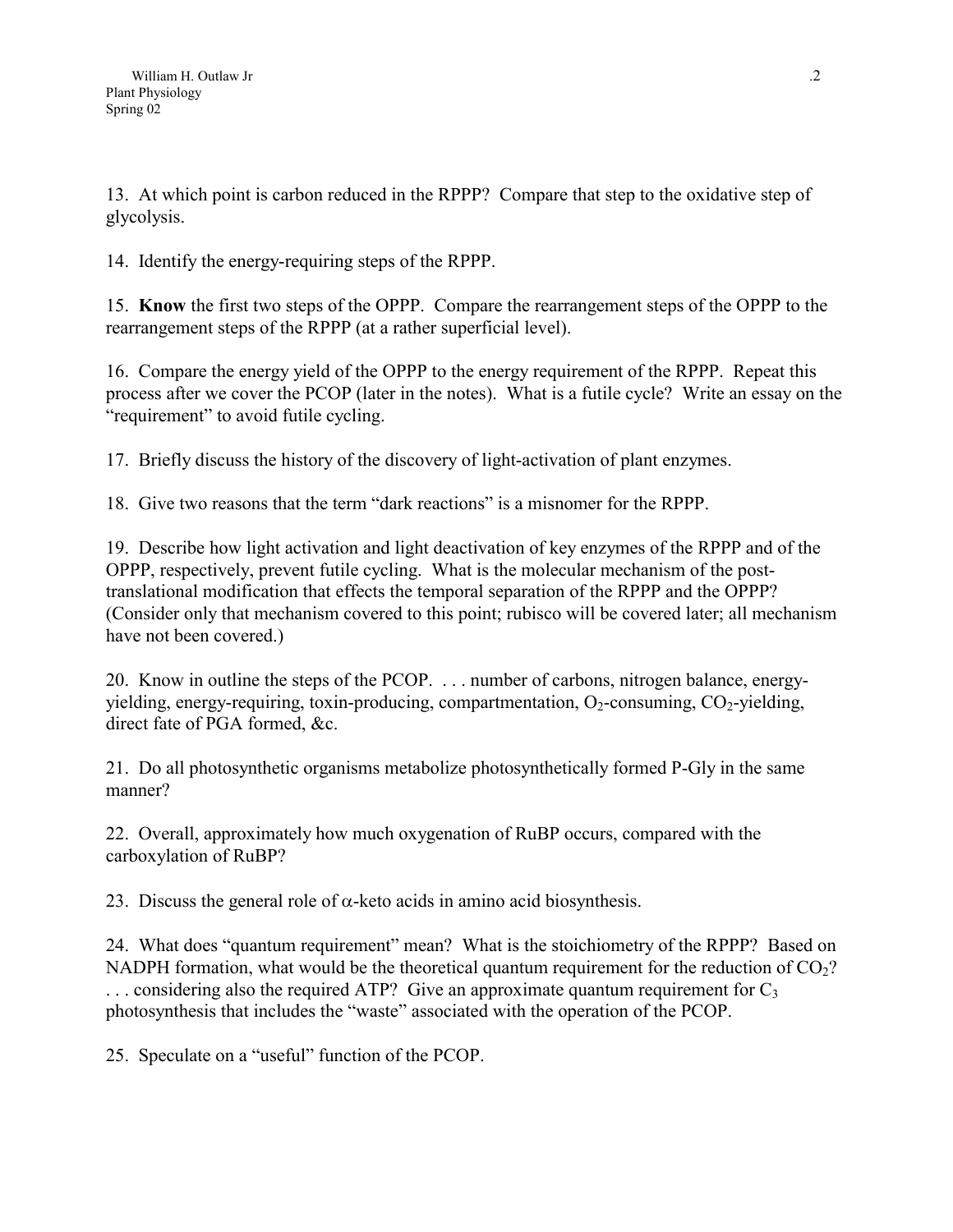26. Give empirical reasons that support the fact that carboxylation of RuBP is the initial step of the RPPP. . . . that oxygenation of RuBP is the initial step of the PCOP.

27. Explain the biochemical basis for the observation that elevated  $[O_2]$  inhibits photosynthesis.

28. Explain the biochemical basis for the observation that there is a PIB.

29. Explain the biochemical basis for the  $CO<sub>2</sub>$ -compensation point.

30. Discuss rubisco in terms of its abundance, its impact on nutrition, &c.

31. According to one view, limitations to  $CO<sub>2</sub>$  fixation under various conditions, say, high light and low  $[CO<sub>2</sub>]$ , can be ascribed to certain aspects of the RPPP. Discuss these conditions and identify the limitations.

32. Describe in broad terms the physical and genetic aspects of rubisco.

33. Using the modified form of the Michaelis-Menten equation that accounts for the competitive inhibition by  $O_2$  of the carboxylation reaction of rubisco, discuss semiquantitatively how modification of one or another term would enhance or inhibit  $CO<sub>2</sub>$  fixation. (You do not need to commit this equation to memory.)

34. Discuss the rate of  $CO<sub>2</sub>$  diffusion in air and in water in the context of the peripheral arrangement of chloroplasts.

35. Discuss the abundance of rubisco in the chloroplast with respect to the assumptions made in the derivation of the Michaelis-Menten equation.

36. Discuss briefly the history of the discovery of rubisco and the initial difficulties in reconciling the kinetic properties of this enzyme with the kinetics of  $CO<sub>2</sub>$  fixation by the plant.

37. Describe the experiment that showed that activator  $CO<sub>2</sub>$  is not identical to substrate  $CO<sub>2</sub>$ .

38. What is the active form of rubisco? How do changes in the chloroplast in light contribute to the activation of rubisco? Identify reasons that show that these conditions are insufficient for activating rubisco to the level that it achieves *in vivo.*

39. What is CA1P? How does it function? When does it accumulate in plants? . . . in all plants?

40. Discuss the several ways that rubisco is converted to an inactive form of the enzyme. Explain the role of rubisco activase in conversion of the inactive forms to the ECM form. Is rubisco activase a "traditional" enzyme? . . . does it require energy?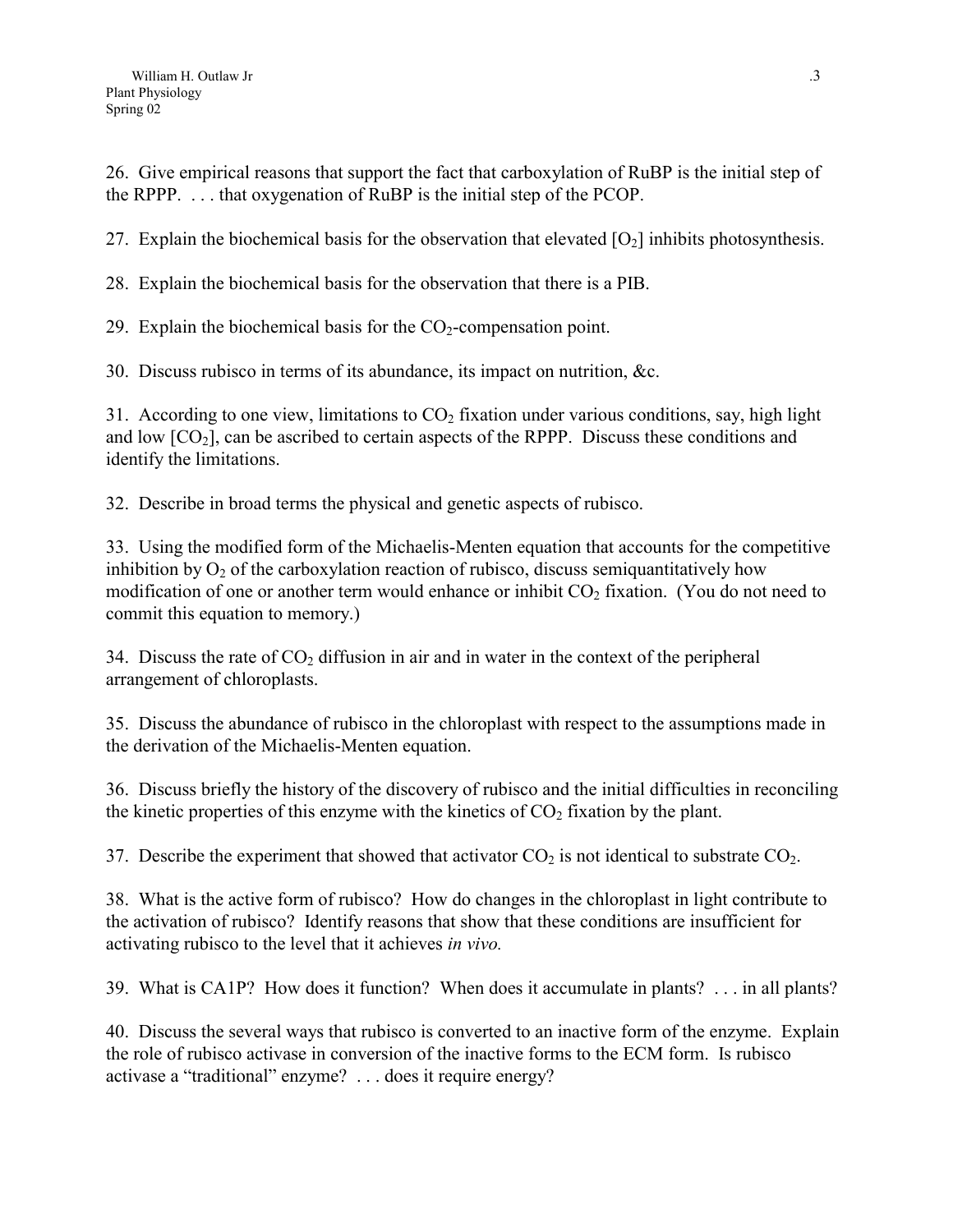#### 41. Speculate on how rubisco activase "senses" light?

42. Summarize photosynthetic characteristics of the three major groups of plants  $(C_3, C_4, CAM)$ , with the focus on  $CO_2$ -compensation point, kranz anatomy, post-illumination burst of  $CO_2$ , rate of photosynthesis, discrimination against  $^{13}$ C, water-use efficiency, nitrogen-use efficiency, &c.

43. Outline the  $C_4$  pathway of photosynthesis and correlate the biochemistry to the attributes enumerated above.

44. Outline CAM. What are facultative CAM plants? Describe how you would determine whether a facultative CAM plant is in the CAM mode, now and historically.

45. How does the variation in carbon isotope ratios of  $C_3$  plants provide insight into the waterstress history of the plant?

### Lecture

The ultimate function of the leaf is to harvest light and convert that harvested energy into useful chemical energy. To provide the necessary perspective on the fixation and reduction of  $CO<sub>2</sub>$ , a general outline of the several coordinated processes will be first provided.

## Overhead: Photosynthesis

The initial step is the absorption of light, shown at the top. This process obviously occurs only in the light and high levels of light are required as it is the **energy** that is being harvested. (This requirement for high photon flux density is in contrast to some other light-mediated processes, which—like blue light sensing by guard cells—require only modest irradiance.) We have studied in some detail the harvesting of light. At present, we will only touch on the essentials. Light absorption occurs in the chloroplast membranes. The harvested energy is used to drive the "up-hill" extraction of electrons from water and "use" of the electrons to reduce the two-electron carrier NADP<sup>+</sup>. ( $\Delta G$  for this oxidation/reduction is ~53 kcal/mol, compared with ~7 kcal/mol for the hydrolysis of ATP). In this series of reactions ("photosynthetic electron transport 'chain'"), protons accumulate on one side of a membrane; the relaxation of this proton gradient is coupled to the phosphorylation of ADP. (On the next overhead, we will return to a discussion of oxidation and reduction reactions; meanwhile, I would ask you to review you CHM 1045/1046 notes.)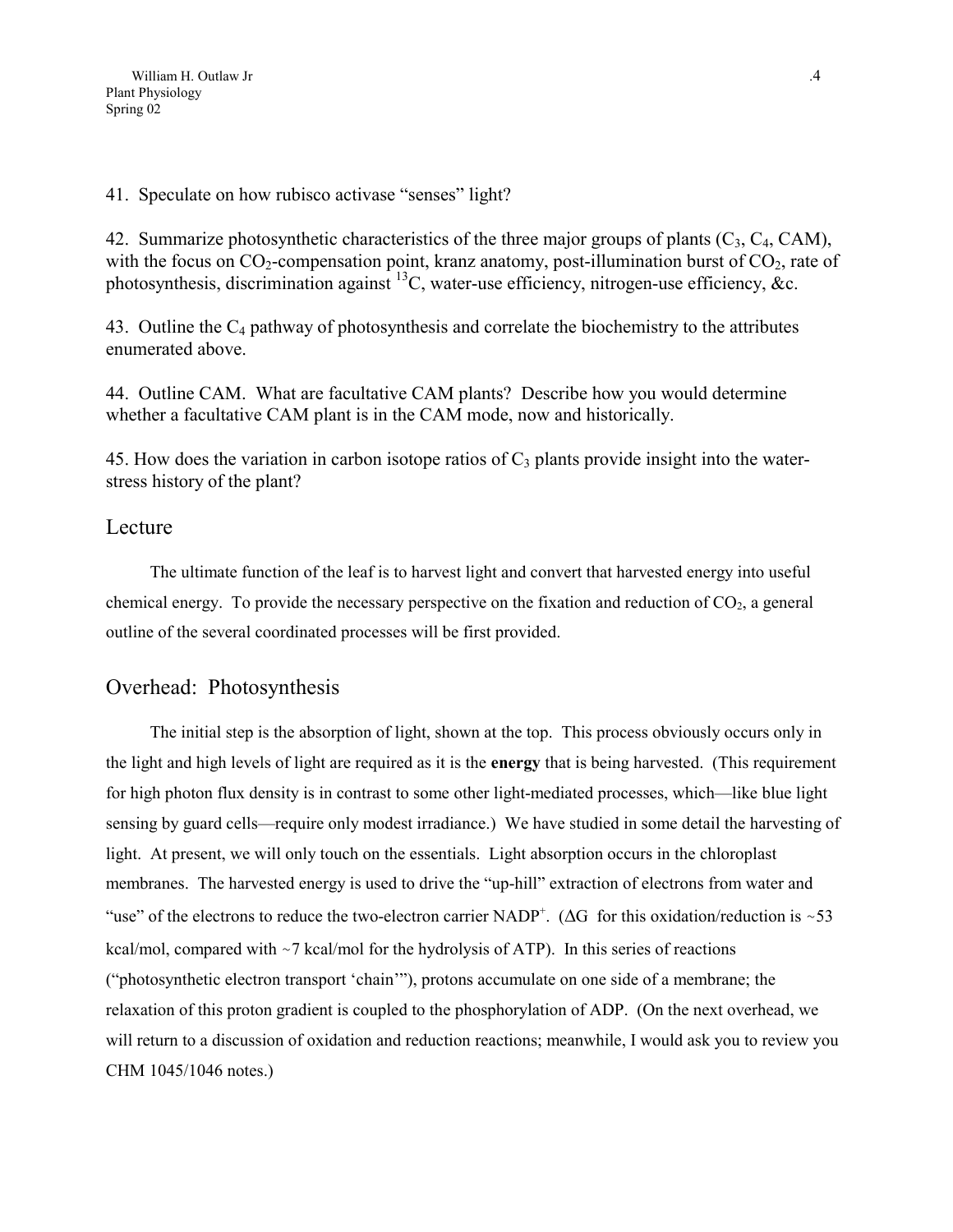[Up to now, you probably have become familiar with NAD. NAD refers to either the oxidized form  $(NAD<sup>+</sup>)$  or the reduced form (NADH). In glycolysis, NAD<sup>+</sup> is reduced; this reduction is coupled to the oxidation of the aldehyde (P-glyceraldehyde) to the acid (P-glyceric acid). In fermentation—when  $O_2$  is absent—NADH is oxidized to NAD<sup>+</sup>; this reaction is coupled to the reduction of pyruvate (C=O) to lactate (C-OH). In the TCA cycle, carbons are "oxidized off" the acid intermediates in the release of  $CO_2$ ; NAD<sup>+</sup> reduction is coupled to some of these oxidation steps. In brief summary, a portion of the energy released during the oxidation of carbohydrate is "saved" as the energy required to reduce NAD<sup>+</sup> to NADH. As you recall, mitochondrial respiration transfers the two electrons from NADH (to yield NAD<sup>+</sup>) to  $O_2$ , (to yield H2O) with the concomitant phosphorylation of three ADPs. The foregoing should be familiar territory; as we make a shift in the focus of our studies, be alert to the fact that you may need to review BSC 2010 material, as we will have time only to provide a small jolt to the memory. Perhaps you have not encountered another important electron carrier, NADP. NADP (nicotinamide adenine dinucleotide **phosphate**) is very similar to NAD (nicotinamide adenine dinucleotide): both are two-electron carriers and it takes the same amount of energy to reduce each; in fact, these compounds are interconvertible (a light-activated NAD kinase phosphorylates NAD to form NADP when chloroplasts are illuminated). Whereas NAD is required in glycolysis and the TCA cycle (and other reactions), NADP is required in photosynthesis (and other reactions). As a broad generalization, you may say that the major fate of NADH is its oxidation to form 3 ATPs in respiration, whereas the major role of NADPH is to provide the reductant for assimilative processes. You may note that some enzymes that couple the oxidation or reduction of a substrate to NAD(P) are very specific for one or the other of these pyridine nucleotides (e.g., alcohol dehydrogenase), and that others will accept either (e.g., one form of malic enzyme).]

The stable chemical energy (NADPH, ATP) formed above is utilized in several ways. One important way is in the reduction of  $CO<sub>2</sub>$ . This utilization consumes, say, 80% of the energy captured. To reduce  $CO_2$  to carbohydrate  $((CH_2O)_n)$  is a 4-electron reduction. {Throughout, our focus will be on reduction to the level of carbohydrate, but please keep in mind that this is certainly one, but not the exclusive, outcome. Carbon can be reduced more (to the level of lipid) or less (to the level of a keto acid, e.g., glyoxylate, which is a precursor to amino acid.}. At the very beginning, it is useful to remember the stoichiometries: extraction of four electrons from two waters results in the evolution of one molecular oxygen; reduction of carbon dioxide to carbohydrate is a four-electron reduction; two NADPHs are formed with the evolution of one molecular oxygen; two NADPHs are oxidized in the reduction of one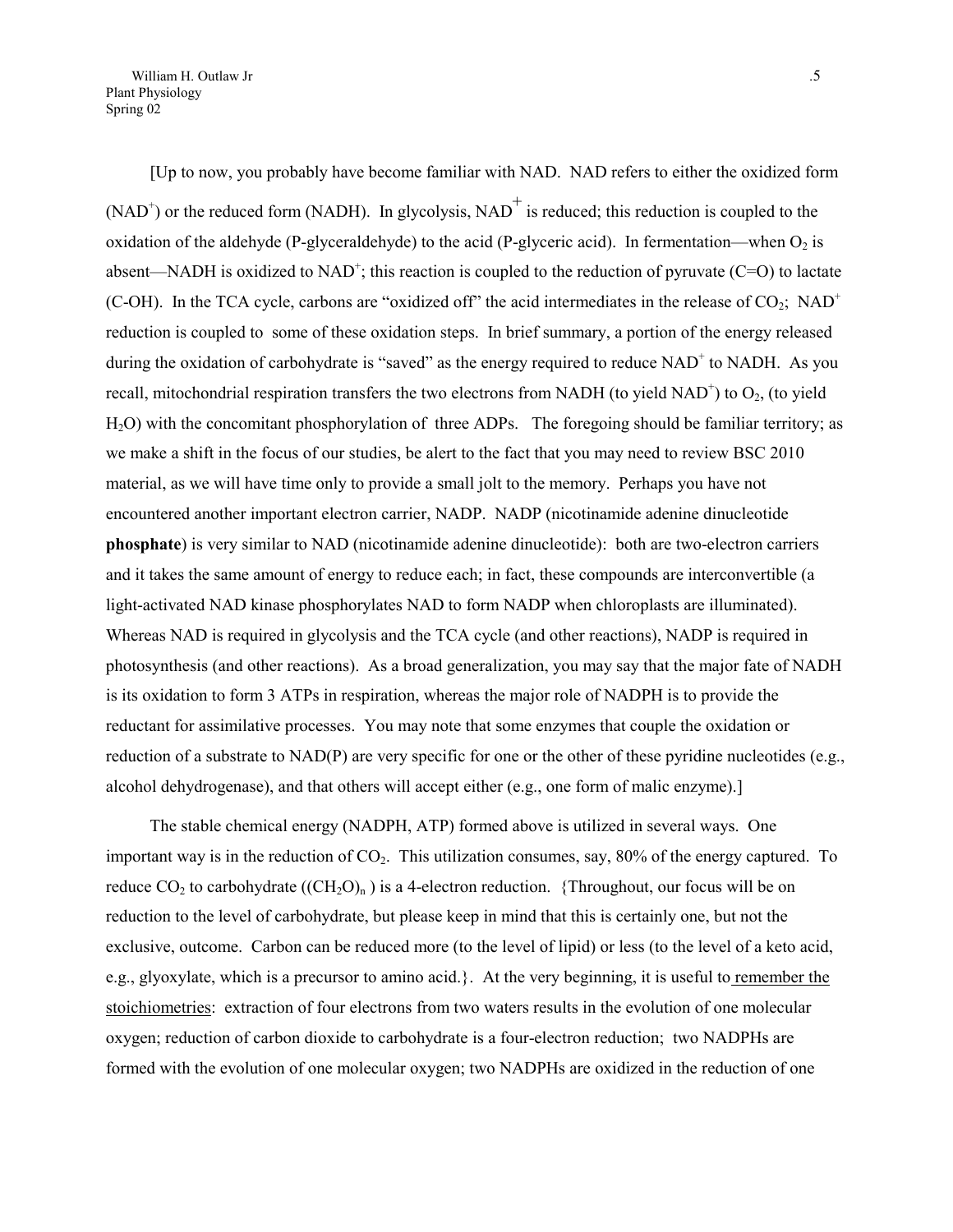molecule of carbon dioxide to carbohydrate; one molecule of oxygen is evolved for each carbon dioxide that is reduced to carbohydrate. Other major uses of the captured light energy are in the assimilation of nitrogen (20%) and sulfur (1%). Separate lectures will be devoted to these last two topics.

#### Overhead: Carbon Oxidation Series

Before we delve into photosynthetic carbon metabolism, we will review. Dissimilar covalently bonded atoms do not share electrons equally. Oxygen is very electronegative; carbon, less so; hydrogen, even less so. Thus, in a carbon-oxygen bond, the oxygen "draws" electrons away from the carbon. In a carbon-hydrogen bond, the electrons are weakly asymmetrically distributed toward the carbon. In essence, the carbon atom in carbon dioxide is fully oxidized because all valence electrons are shared with oxygen. As the difference in electronegativity is large, C-O bonds are polar. At the other end of the spectrum, the carbon atom in methane is fully reduced because this atom is bonded only with hydrogen. As the difference in electronegativity is small, C-H bonds are non-polar. Using oxygen as the electron acceptor, the oxidation of methane is spontaneous, with the release of a large quantity of heat. You should refresh your memory of the carbon oxidation series shown on the overhead. In general, our particular focus will be on the reduction of carbon dioxide to the level of carbohydrate.

The bottom of the overhead provides a brief review of several basic carbon pathways. The top three [bracketed by red] are energy-yielding pathways Glycolysis is your responsibility to review: a hexose is metabolized to 2 3-carbon acids, viz. pyruvate. The tricarboxylic acid cycle (TCA cycle) is also your responsibility to review from BSC 2010: for each turn of the cycle, an acetyl moiety is introduced and two carbon dioxide molecules are evolved. The third pathway—the oxidative pentose phosphate pathway (OPPP, aka the pentose-phosphate shunt) —accounts for about one/fourth as much carbon flow as the previous two. Like glycolysis and the TCA, the OPPP provides carbon skeletons for the biosynthesis of other required cell constituents; the five-carbon sugar ribose, in particular, is the product of the oxidation of hexose by the OPPP. Although you may not have encountered the OPPP before in your course-work here at FSU, it will be your responsibility to learn the essentials from your text. We will often discuss comparatively the reduction of carbon dioxide in photosynthesis and the oxidation of carbon in the pathways aforementioned.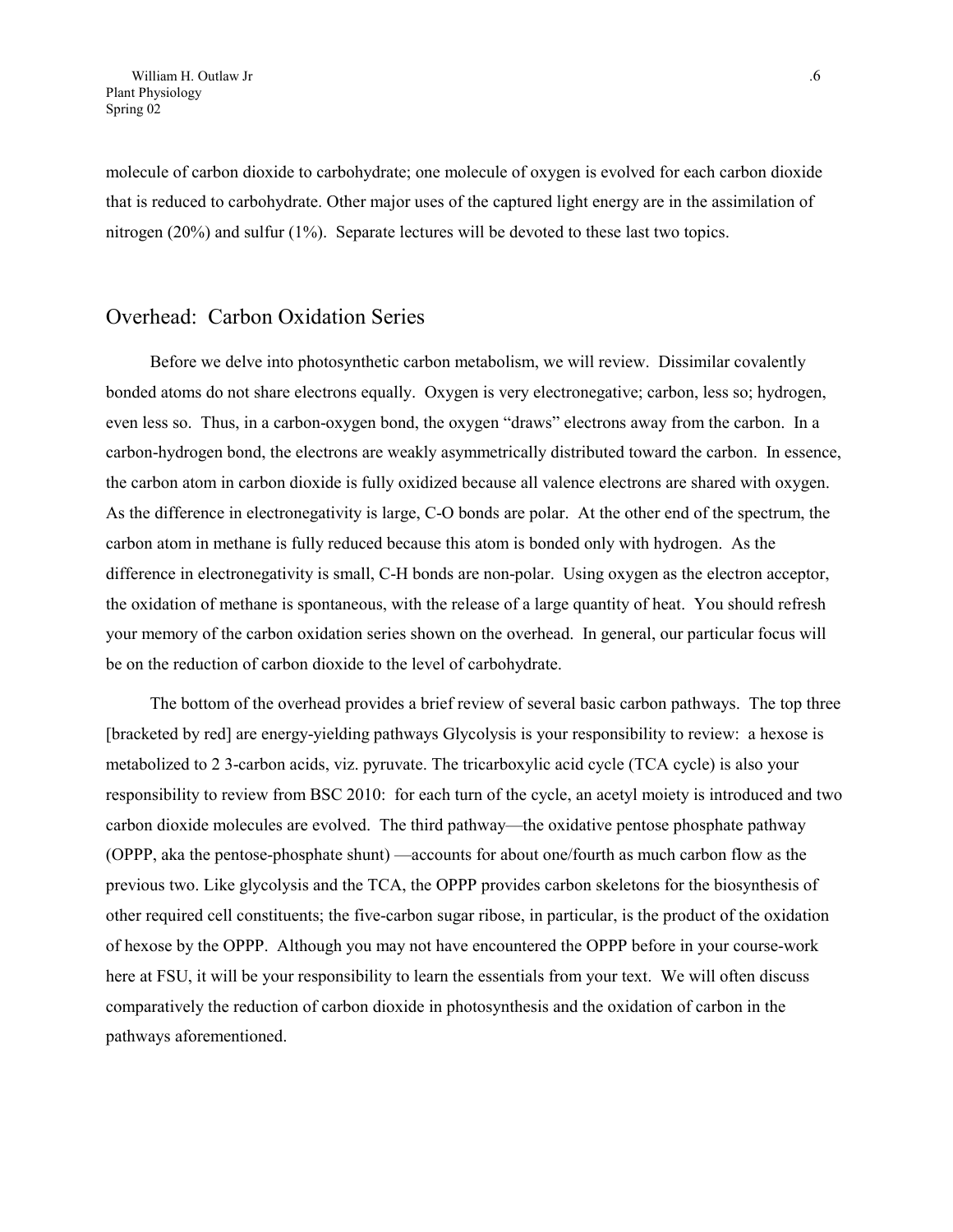The Reductive Pentose Phosphate Pathway (RPPP, aka Photosynthetic Carbon Reduction Pathway, aka Calvin cycle (after Mel Calvin, in whose lab at UC-Berkeley this pathway was elucidated following the availability of  ${}^{14}C$ ; aka Benson-Calvin cycle (to recognize the contributions of a senior postdoctoral associate, A. A. "Andy" Benson), and on occasion, the Calvin-Benson-Bassham cycle (to recognize also the contributions of James "Al" Bassham, another member of the research team) is the pathway by which inorganic carbon is fixed photosynthetically. At the expense of redundancy, this pathway will be our major focus for the next few hours.

#### Overhead: The reductive pentose phosphate pathway

This overhead is the first of several paper-chemistry exercises that we will cover in the remainder of the course. It is important to recognize that this rendition is only one way to balance the carbon flow. There is a somewhat different version in your textbook. You may wish to compare this version to that in the text. In any case, this version results in the "production" of one phosphorylated hexose from six  $CO<sub>2</sub>$ molecules. This "profit" is convenient to use because a phosphorylated hexose is an "entry point" for the synthesis of starch. You need to keep in mind, however, that these chemicals exist as pools In the general, overall sense, one product is not passed off to the next enzyme in the pathway, although this so-called metabolite tunneling is thought to facilitate flux through portions of some biochemical sequences. (This phenomenon may be exhibited with some enzyme complexes of the RPPP, but we will not discuss it.) A main point is that, e.g., ribose—an intermediate in the pathway—may be used for nucleic acid biosynthesis, and not used for the regeneration of RuBP. Given these guidelines for the interpretation of the overhead, we will begin with the reaction that incorporates  $CO<sub>2</sub>$ , namely the reaction that is catalyzed by the enzyme, RuBP carboxylase. As we will discuss in the not-too-distant future, this enzyme catalyzes the incorporation of  $O_2$  into organic form (a statement that will be slightly modified later). The full trivial name of this enzyme is RuBP carboxylase/oxygenase, or, most commonly, simply, rubisco. We will generally use this latter name, as it is easier to say.

[As a relevant aside, we will not use the formal name of any of the enzymes that we will study because they are too bulky; the formal names (e.g., 3-phospho-D-glycerate carboxy-lyase [dimerizing]) are followed (or preceded) by a number, e.g., EC 4.1.1.39. EC is an abbreviation for "Enzyme Commission." Naming formally enzymes is, however, a necessary exercise, just as Latin binomials are necessary for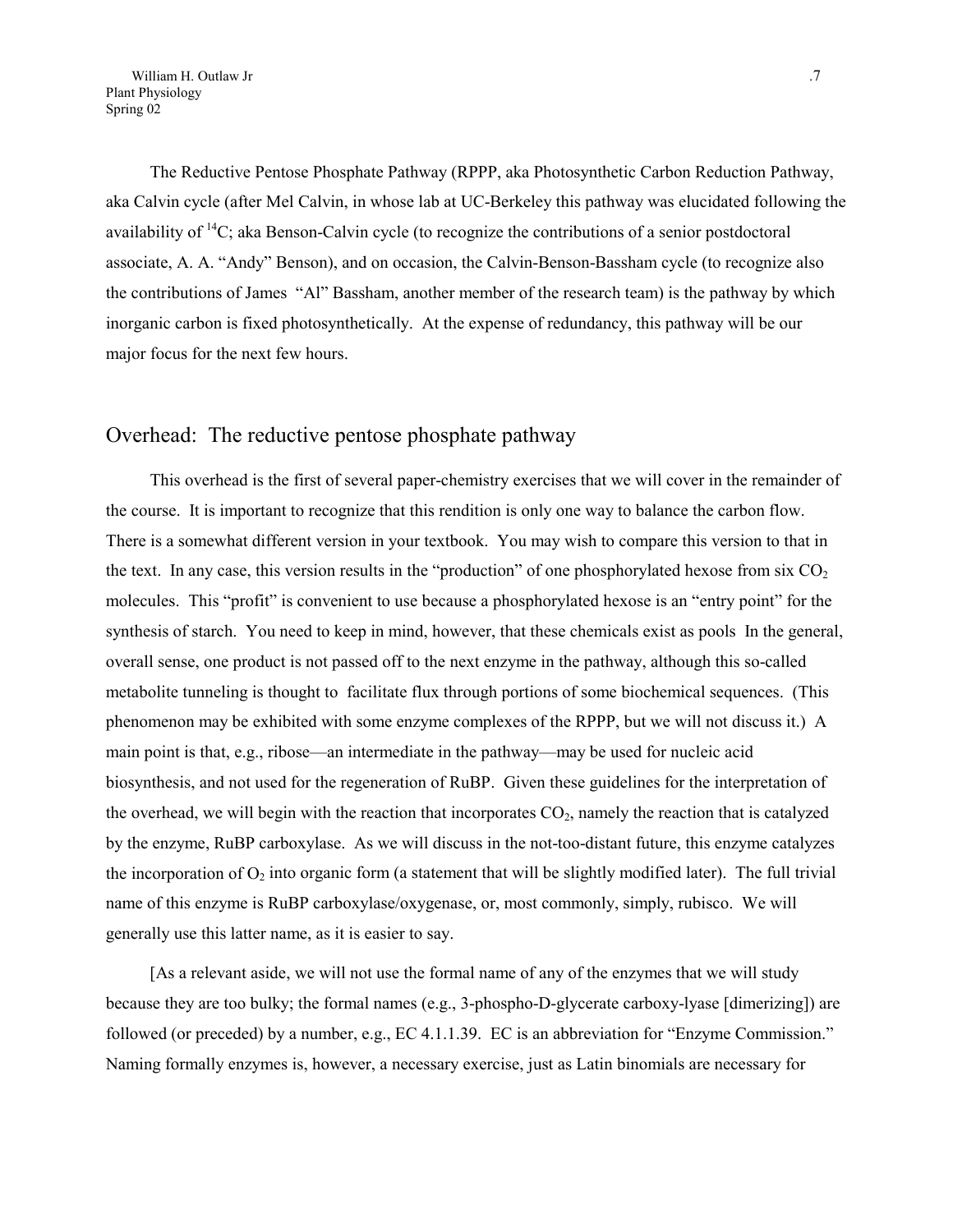unambiguous identification of organisms. In several instances, different enzymes catalyze similar or the same reactions. An example is the enzyme that catalyzes one step in the RPPP. Triose-phosphate dehydrogenase, as you will learn, catalyzes a step that is the "reverse" of the almost identical step of glycolysis. Simply referring to that enzyme as we did in the last reference would not permit its distinction from that of glycolysis. Just as common names can be useful if it is insured that all parties understand, trivial names of enzymes can also be useful.]

Let us start with the introduction of  $CO<sub>2</sub>$ ; this is both a convenient place to start an explanation, and it was, of course, the place that biochemists started in their elucidation of the pathway. Feeding  ${}^{14}CO_2$  to illuminated photosynthetic cells resulted in its incorporation into organic form.

[There are two ways to introduce an isotope into a metabolic pathway. One—called "steady-state" labeling—is to feed continuously the isotope. In this method, the concentration of the isotope is constant over the labeling period, which usually is long enough to reach some kind of equilibrium. The other extreme prototype for introducing a label is to "pulse-label." In this method, the organism is exposed only briefly to the isotope of interest, and then the incubation continues under the prelabeling condition.]

[There are several isotopes of carbon. An element, recall, is defined by the number of protons in the nucleus. Isotopes of an element differ only in the atomic number. The garden-variety of carbon is  ${}^{12}C$ , which accounts for approx. 99% of atmospheric carbon dioxide. The second stable isotope of carbon is  $13^{\text{C}}$ ; its natural abundance is approximately 1% of atmospheric carbon dioxide. The most common radioactive isotope of carbon is <sup>14</sup>C; this isotope is a relatively weak  $\beta$ -emitter and has a very long half-life (the length of time required for one-half of the nuclei to disintegrate) of >5000 years. Having a long halflife and being relatively safe,  ${}^{14}C$  is commonly used. The other radioactive isotope of carbon is  ${}^{11}C$ . This isotope has a very short half-life  $(\sim 20 \text{ min})$ ; as it is a strong emitter, it has the advantage of permitting the researcher to study its spatial movements from outside the organism. Finally, in the use of different isotopes, one needs to express quantitatively the enrichment with respect to a particular isotope. For this purpose, the concept of "specific activity" is used. An example expression is xxx dpm mol<sup>-1</sup> where dpm is an abbreviation for disintegrations (of atoms) per minute. Alternatively, one might say xxx Curies mol<sup>-1</sup>, where Curie is a count of the number of dpm ( $3.7 \times 10^{10}$  dpm). As there is a characteristic half-life, there is a characteristic specific activity for a particular isotope. (The shorter the half-life, the higher the specific activity of the isotope.) For <sup>14</sup>C, the specific activity is ~60 Ci mol<sup>-1</sup>. That value obtains for carbon that is 100% <sup>14</sup>C. Even if experimental carbon is all <sup>14</sup>C, the <sup>14</sup>C is diluted as it moves through a metabolic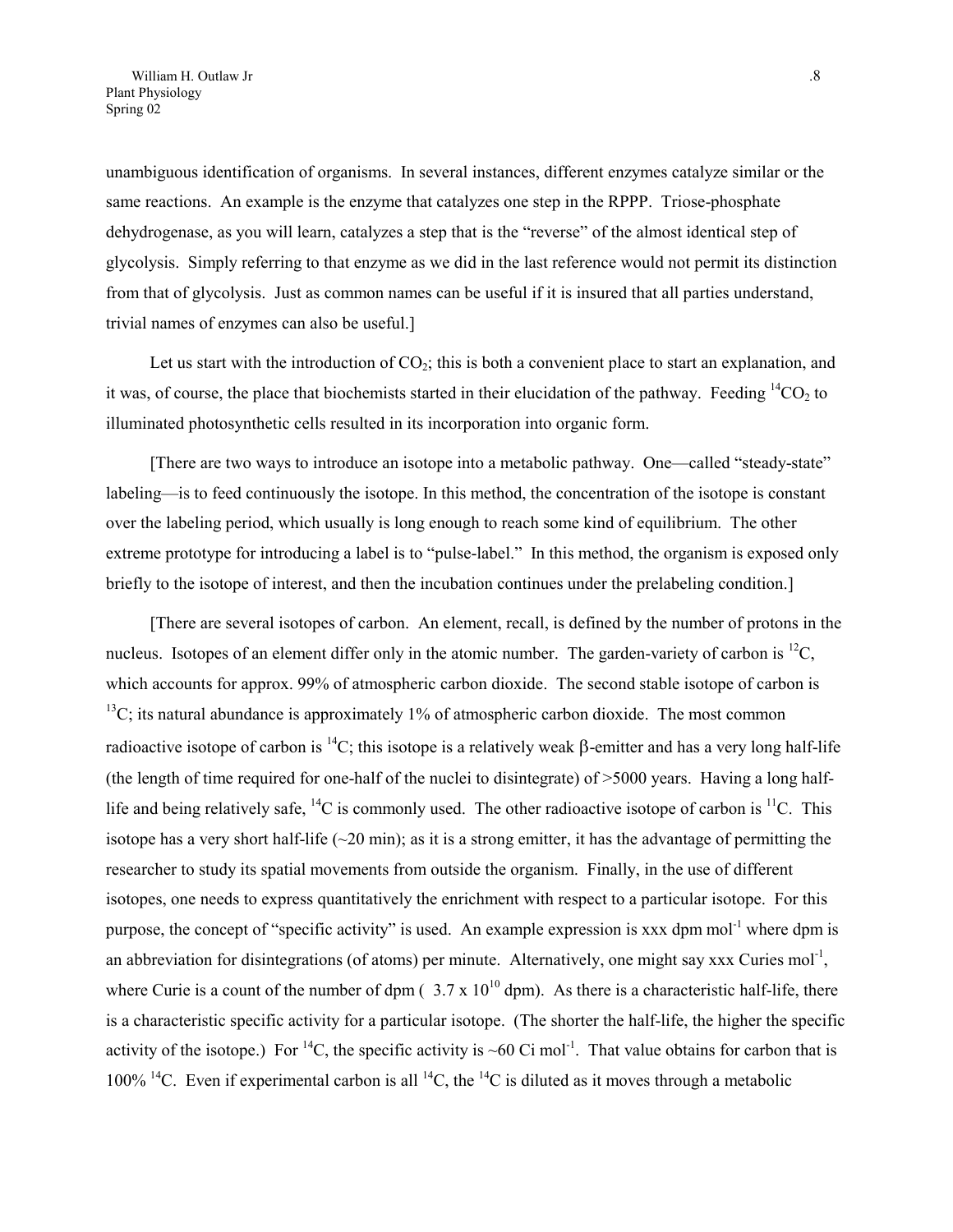pathway. The extent to which the isotope is reduced in specific activity can provide insight into the reaction pathway, the pool sizes of the intermediates, and physical compartmentation.]

Returning to the major point, we note that Calvin and his associates fed  ${}^{14}CO_2$  to the green alga *Chlorella*. They used very short time periods so that the <sup>14</sup>C would have time only to move into the first part of the pathway.) Following the brief exposure to the isotope, the algae were quickly killed (to stop further metabolism of the  $^{14}$ C) and then the extracts were subjected to paper chromatography, a method of choice then of separating various chemicals in an extract. A spot corresponding to the migration position of 3-P-glyceric acid (PGA) was radioactive, as determined by exposure of the chromatogram to X-ray film. (This last technique is called autoradiography, and it is one of the most common techniques used in a modern biochemistry and molecular biology laboratory.) PGA is a 3-carbon compound, and the first guess was that the precursor was a 2-carbon compound to which the  ${}^{14}C$  was added. That simple guess was wrong; the precursor turned out to the 5-carbon sugar, ribulose-1,5-bisphosphate (RuBP).  $CO<sub>2</sub>$  attacks the #2 carbon of RuBP, and there is a transient unstable 6-carbon intermediate, which falls apart to yield two molecules of 3-PGA. Obviously, only one of these two identical product molecules is radioactive, so, at a minimum, the specific activity of the carboxyl functional group on 3-PGA is dropped to one-half the value of the fed CO<sub>2</sub>, even if all the 3-PGA present had immediately been formed from carboxylation of RuBP. In steps that are essentially the reverse of glycolysis, the PGA is reduced to P-glyceraldehyde (P-Gal). Commit these steps to memory.

There is only one point in the Calvin cycle in which carbon reduction occurs, viz., the step in which PGA is reduced to P-Gal; the electron donor is NADPH. Similarly, there is only one step in which carbon oxidation occurs in glycolysis: at the oxidation of P-Gal to PGA (in two steps in glycolysis and the Calvin cycle); the electron acceptor is  $NAD^+$ . Consider these facts:  $CO_2$  is fully oxidized and RuBP is at the oxidation state of carbohydrate. In the fixation of  $CO<sub>2</sub>$ , the #3 carbon of RuBP is oxidized from the level of alcohol to the level of acid. (This approximation serves us O.K.) On the other hand, the  $CO_2$ -carbon is reduced from the level of carbon dioxide to the level of acid. In summary, the oxidation levels of various carbons are changed during the fixation of  $CO<sub>2</sub>$ , but there is no overall reduction or oxidation. (As a matter of interest, an earlier name for the enzyme was carboxydismutase.)

As mentioned, the version of the paper chemistry that I have drawn out is based on a stoichiometry of 6 CO2s reacting with 6 RuBPs to yield 12 PGAs. (Please note that the circled Arabic numerals associated with the metabolites is the total number in the scheme. The uncircled numbers by the small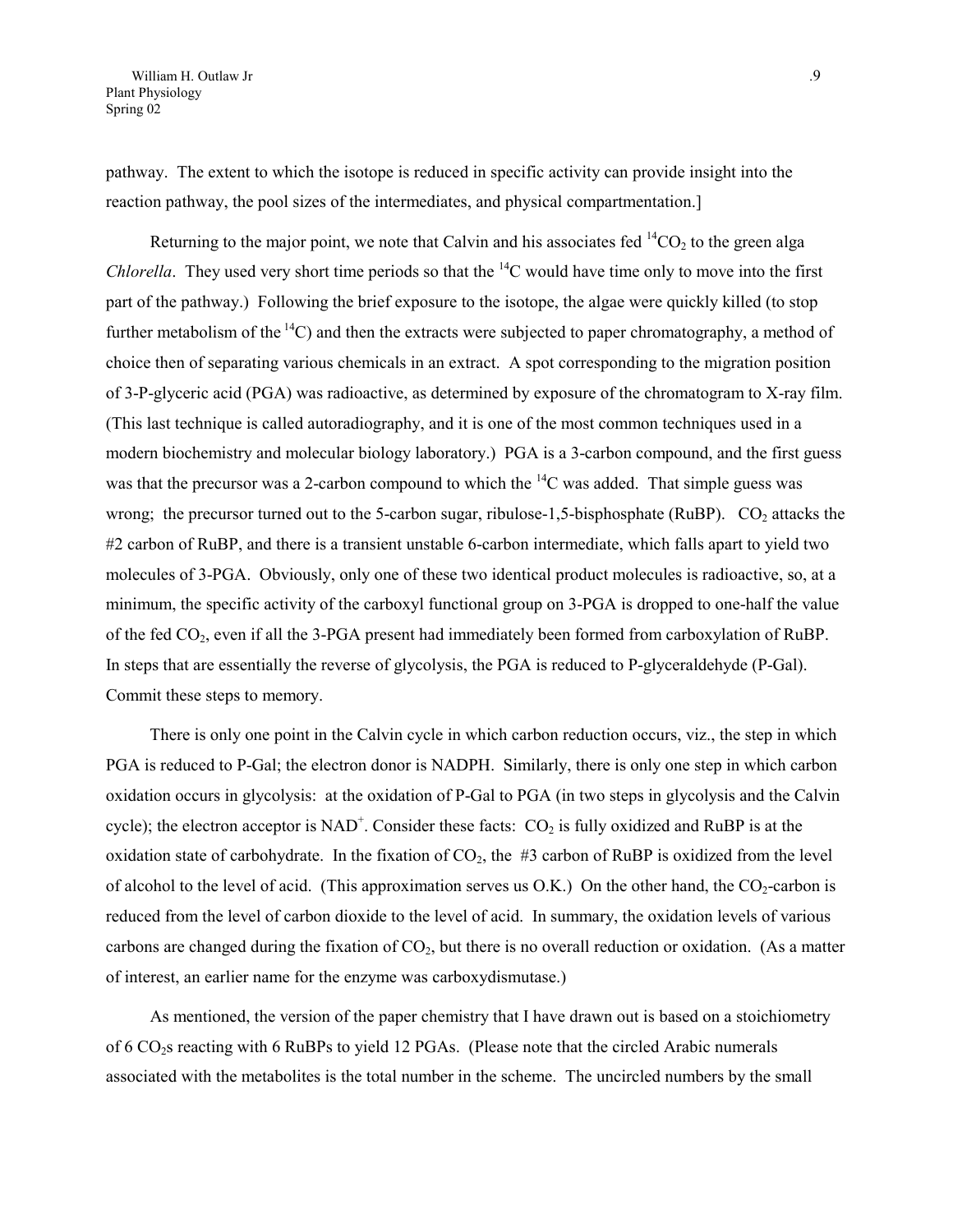arrows indicate the number reacting along a certain pathway.) 12 ATPs phosphorylate the 12 PGAs and the 12 diphospho-glyceric acids are reduced by 12 NADPHs. Now, back up one step, to the formation of RuBP. That reaction requires 6 ATPs (to generate the 6 RuPPs). The preceding enumerated steps account for the overall energetic requirements of the Calvin cycle:  $1 \text{ CO}_2$ :  $3 \text{ ATP}:2 \text{ NADPH}.$ 

Although you will not be asked to recall the individual steps of the rearrangement reactions of the Calvin cycle, you should "walk" through the scheme once or twice. In summary, the 12 P-Gals (12 X  $3 =$ 36 carbons) are rearranged into 6 RuBPs ( $6 \times 5 = 30$  carbons). The carbons not accounted for in this summation comprise a hexose, which, as mentioned, is a precursor for starch biosynthesis. Starch, without credible exception in higher plants, is stored within the plastid. Later, we will discuss how the carbon that is used for sucrose biosynthesis is exported from the chloroplast.

In the introduction to this lecture series, I asked you to familiarize yourself with the Oxidative Pentose Phosphate Pathway (OPPP). In this pathway, a hexose is oxidized, thus:

(1) Glc 6-P + NADP<sup>+</sup> 
$$
\rightarrow
$$
 6-P gluconate + NADPH {X6}

(2) 6-P gluconate + NADP+ 
$$
\rightarrow
$$
 Ru 5-P +NADPH + CO<sub>2</sub> {X6}

(3) Ru 5-P 
$$
\rightarrow
$$
 (rearrangement)  $\rightarrow$  Glc 6-P {6 X 5-C Ru 5-P to 5 X 6-C Glc 6-P}

In essence, a 6-carbon carbohydrate is twice oxidized to yield a  $CO<sub>2</sub>$  and a 5-carbon carbohydrate. At the expense of redundancy, the oxidation from the level of carbohydrate to  $CO<sub>2</sub>$  is a 4-electron oxidation. As shown, the two-electron acceptor  $NADP<sup>+</sup>$  is utilized twice. The third process shown above for the OPPP shares many steps with the RPPP. With the exception of the regeneration step for RuBP and for the carboxylation step of RuBP, the other metabolite interconversions of the RPPP are not unique.

The result of the OPPP is to oxidize carbohydrate to  $CO<sub>2</sub>$  with a stoichiometry of 1 (CH<sub>2</sub>O)n :2 NADP<sup>+</sup>. The result of the RPPP is to reduce  $CO_2$  to carbohydrate with a stoichiometry of 1  $CO_2$ : 2 NADPH:3 ATP. Obviously, if these cycles were to function simultaneously in the plastid, 3 ATPs would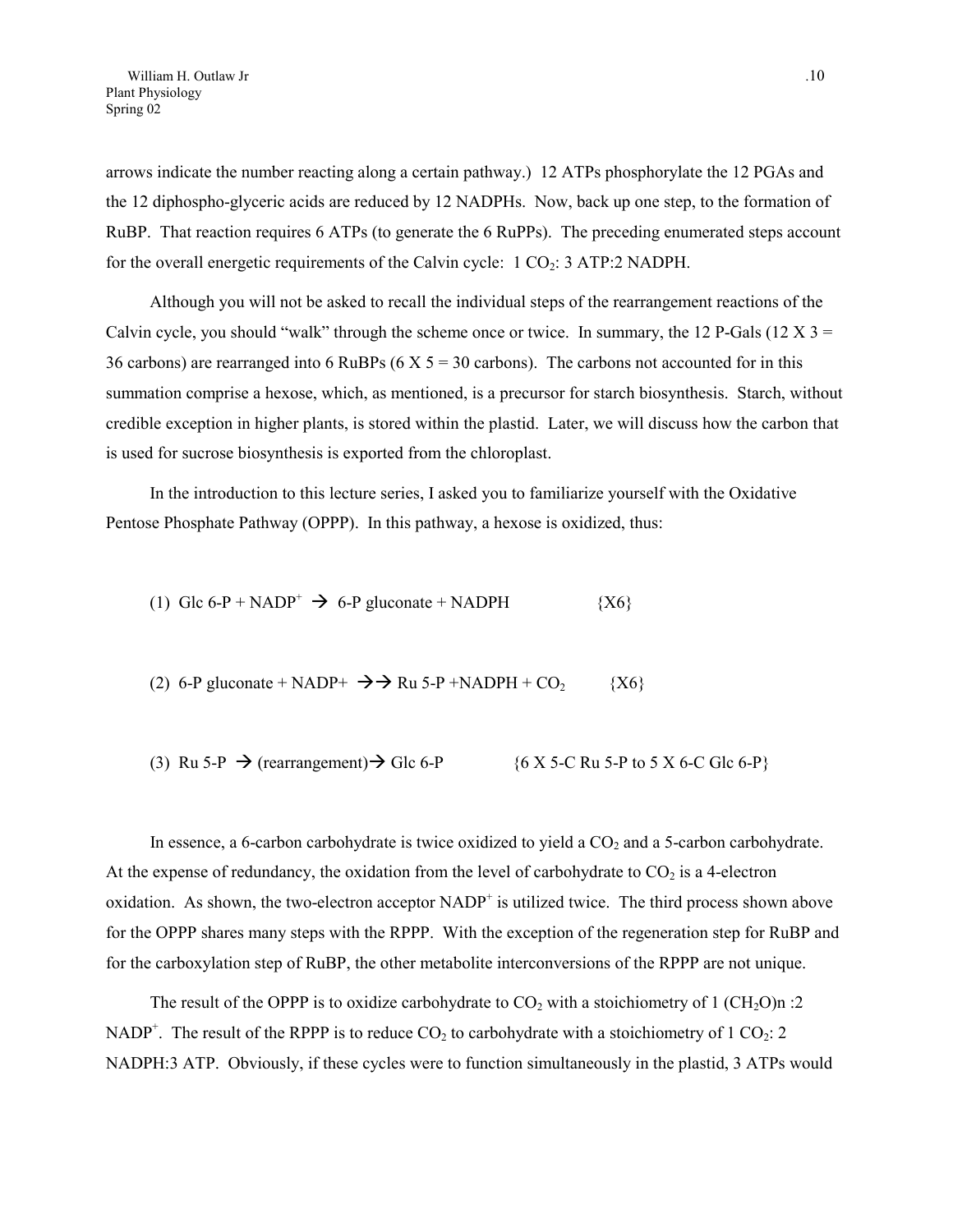be lost for each turn of the two cycles. The simultaneous uptake of  $CO<sub>2</sub>$  and reduction to carbohydrate and the oxidation of that carbohydrate back to  $CO<sub>2</sub>$  is an example of a futile cycle. A futile cycle is a "pointless" energy sink. Mechanisms have evolved to avoid futile cycling. Several steps of the RPPP are light activated. The Calvin cycle is sometimes referred to as the "dark reactions," this is a misnomer because the Calvin cycle has an indirect requirement for light (provision of NADPH and ATP) and because many of the enzymes are only active in an illuminated organism. I have shown these light-activated enzymes by an open arrow ( $\circ \Rightarrow$ ) on the overhead. The Zieglers of Munich Tech Univ. discovered this phenomenon of light activation in the late 60's; it was a serendipitous discovery. In brief, woman Dr. Ziegler was working in the laboratory of man Prof. Dr. Ziegler. She was measuring the activities of NADP<sup>+</sup>-requiring triose-P dehydrogenase (aka 3-P glyceraldehyde dehydrogenase). Her experimental values were inexplicably irreproducible, until she realized that the higher values came from plants that had been illuminated. The activation of triose-P dehydrogenase is modest (say 3x), but certain others, particularly Ru 5-P kinase (aka phosphoribulokinase, which catalyzes the formation of RuBP), are "off" in dark tissues or "on" in illuminated tissues. The activation of the phosphatases (2 steps, which see), Ru 5-P kinase, and, in part, triose-P dehydrogenase is a result of a reversible post-translational modification, i.e., the reduction of a disulfide bridge (R-S-S-R) to the sufhydryls (R-SH plus HS-R). The reductant is formed in the photosynthetic electron transport chain. Thus, harvesting of light by chloroplasts not only provides the NADPH and ATP required for the RPPP, but the harvested light provides a signal that activates the RPPP. (Refer back to the unit on photosynthetic electron transport if needed.) Turning off the RPPP in darkness avoids the energy drain, but it is only one-half of the story. The OPPP is turned off in illuminated tissues. The branch-point enzyme that leads into the pathway (see  $# 1$ , above), namely Glc 6-P dehydrogenase, is deactivated in illuminated tissues. The deactivation of this enzyme results from the same reversible post-translational modification and utilization of the same reductant as that which activated the RPPP.

As mentioned several times, rubisco catalyzes not only the carboxylation of RuBP, but it also catalyzes the oxygenation of RuBP. This is an unusual, if not unique, situation, whereby an enzyme forms alternative products from the same substrate. Thus, there is not only a photosynthetic carbon reduction pathway (RPPP), but there is also a photosynthetic carbon oxidation pathway (PCOP), as shown on the following overhead: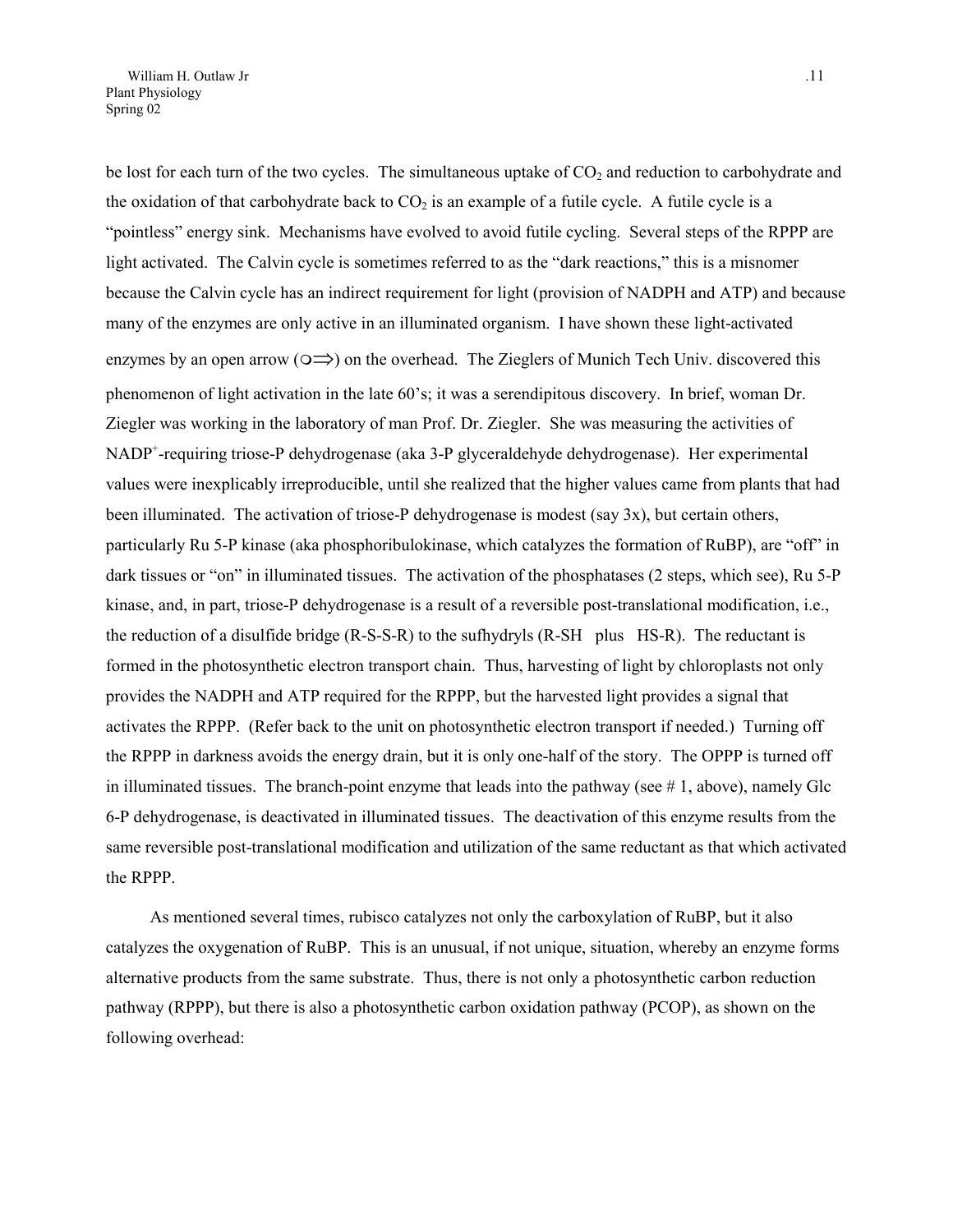### Overhead: Photosynthetic carbon oxidation pathway

Observe that there are several physical compartments, as delineated by the solid lines. We will start at the top, in the chloroplast. The RPPP is shown in abbreviated form—just enough to show its relationship to the PCOP. As I will show in more detail later, oxygenation of RuBP yields two product molecules: the "bottom" three carbons form the familiar 3 PGA and the "top" two carbons form the 2 carbon compound, phospho-glycolate (P-gly). Thus, oxygenation results in the conversion of one 5-carbon carbohydrate to one 3-carbon acid and one 2-carbon acid. To reveal the obvious, oxygenation is an energy loss. Speaking teleologically, the 'challenge to the plant' is to recover from this loss as efficiently as possible. On the PGA side, it is rather simple--PGA, being formed in the chloroplast as it is, is routed into the RPPP. Metabolism of P-gly is rather more complicated.

[About 30 % of the carbon fixed in the RPPP winds up in the PCOP; thus, this process is not trivial—either from the standpoint of agronomy or the physiology of the plant. Since there is such a huge amount of P-gly formed, the plant 'has no choice' except to recover it. Not all photosynthetic organisms have this pathway, however. Certain simple organisms that live in water simply excrete the glycolate, and others have an alternative means of metabolizing it. These alternative means are beyond the scope of this course.]

The PCOP is concerned with the metabolism of P-gly, which is dephosphorylated in the chloroplast by a specific phosphatase. The resulting glycolate is transported out of the chloroplast and into the cytosol, from whence to the peroxisome. This organelle, recall, is one type of microbody. (The other type is the glyoxysome, which is involved with the mobilization of fats, their conversion to carbohydrate; both types of microbodies house  $H_2O_2$ -forming reactions and abundant catalase, an enzyme that is exceedingly efficient at degrading the peroxide.) In the peroxisome, the glycolate is oxidized to glyoxylate, an  $\alpha$ -keto acid. The electron acceptor is  $O_2$  and, as implied in the preceding, the reduced product is peroxide, which is converted to water and  $O_2$ . An important principle is that the peroxide-forming reaction is housed in the peroxide. Thus, formed peroxide, a very reactive species, is quickly neutralized.

 $\alpha$ -Keto acids occupy an important position in the synthesis of amino acids:

$$
\begin{array}{ccc}\n\text{COO} & & & \text{COO} \\
\mid & & & \n\end{array}
$$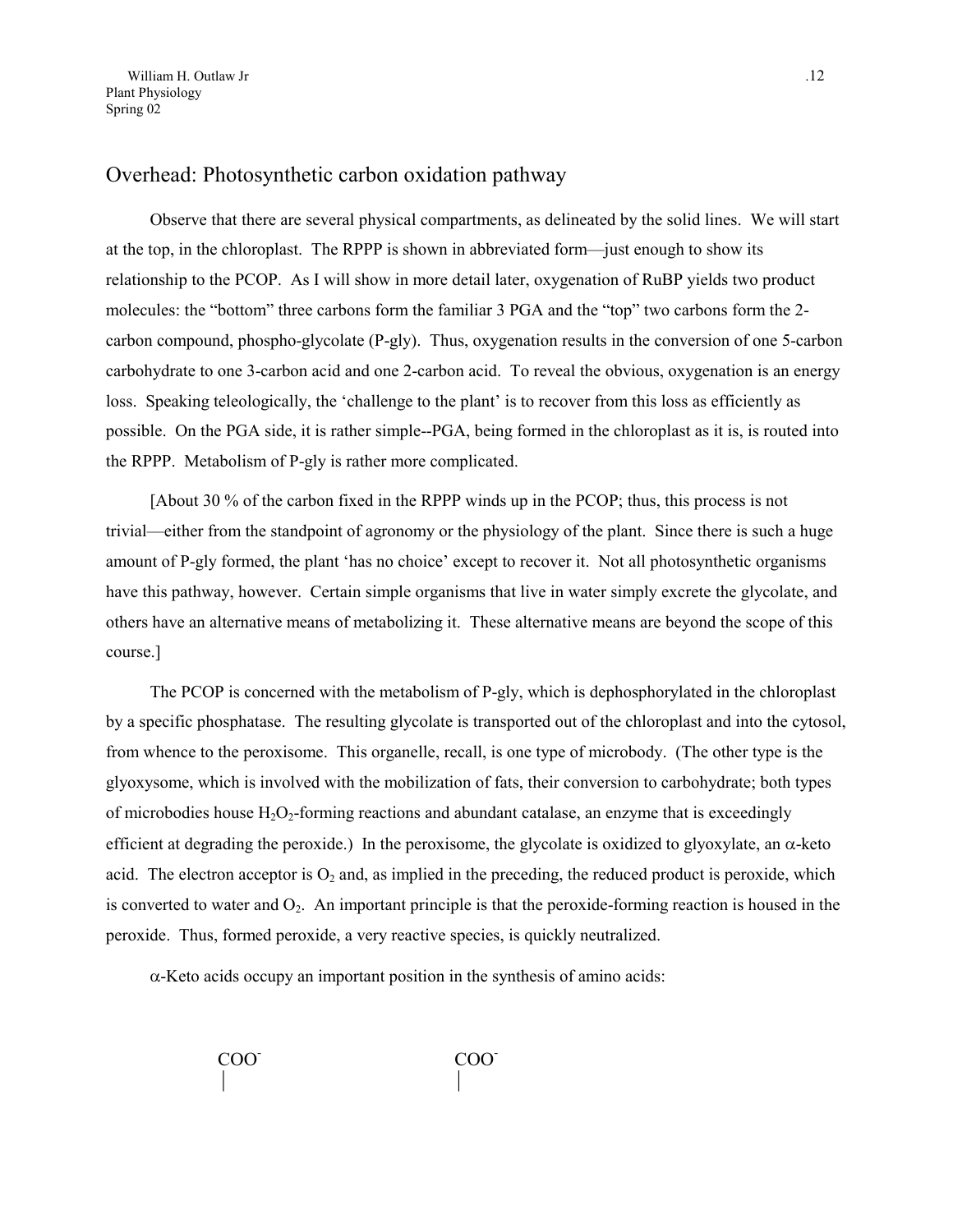$$
\begin{array}{ccc}\nC==O & + & 'NH_3' \Rightarrow & C-MH_3^+ \\
\mid & & \mid & \mid \\
R & & R\n\end{array}
$$

The transamination reaction shown above normally uses glutamate ( $\mathrm{NH}_2$ ) as the amine donor; the other product, not shown, is  $\alpha$ -keto glutarate, or, as it is known by the more modern name, 2-oxy glutarate.

Returning to the pathway: the product of glycolate oxidation, without energy conservation, is glyoxylate, the 2-carbon  $\alpha$ -keto acid. Glyoxylate is transaminated to form glycine, the simplest amino acid. Glycine—'carrying' carbon and nitrogen—is transported out of the peroxisome and into the cytosol, where it may be used either for protein synthesis or for transport into the third photosynthetic organelle, the plant mitochondrion. In the mitochondrion, two glycines  $(2 \times 2 \text{ carbons} = 4 \text{ carbons})$  are converted to one serine (1 x 3 carbons) + 1  $CO<sub>2</sub>$ . Although we will not belabor the steps involved in the conversion of 2 glycines to serine plus carbon dioxide, overall, there is no energy conservation.

Serine is transported out of the mitochondrion and into the cytosol. Its fate may be for synthesis of protein there, or for further metabolism via the PCOP, which we will follow. The transport of serine out of the mitochondrion plus the evolution of a  $CO<sub>2</sub>$  is tantamount to the export of four carbons, providing balance for the two required glycines. (Overall, we are not keeping track of the stoichiometry through the PCOP, but on the point of C and N balance, do pay attention.) Transport of serine also removes one of the two N atoms imported as glycine. The other N atom is transported as glutamate out of the mitochondrion to the peroxisome. At this point, the mitochondrion is balanced with respect to C and N, but the peroxisome is "short" one atom of N. Transport of the serine into the peroxisome accounts for that N atom.

Inside the peroxisome, the serine loses the amine (by a transaminase reaction), and  $\beta$ hydroxypyruvate is formed. With a requirement for reduced pyridine nucleotide,  $\beta$ -hydroxypyruvate is reduced to glycerate (reduction of the carbonyl ["aldehyde"] to the alcohol). This step is catalyzed by the peroxisome-specific enzyme,  $\beta$ -hydroxypyruvate reductase. (In other words, if you questioned whether a microbody should be classified as a peroxisome or a glyoxysome, assay for this marker enzyme should yield a definitive answer.) (As another relevant aside, this enzyme will also act as a glycerate dehydrogenase, i.e., it will also catalyze the "back" reaction. The enzyme will also catalyze the interconversion of glycolate  $\&$  glyoxylate. However, the  $K_M$  for these last reactions is so high that in vivo,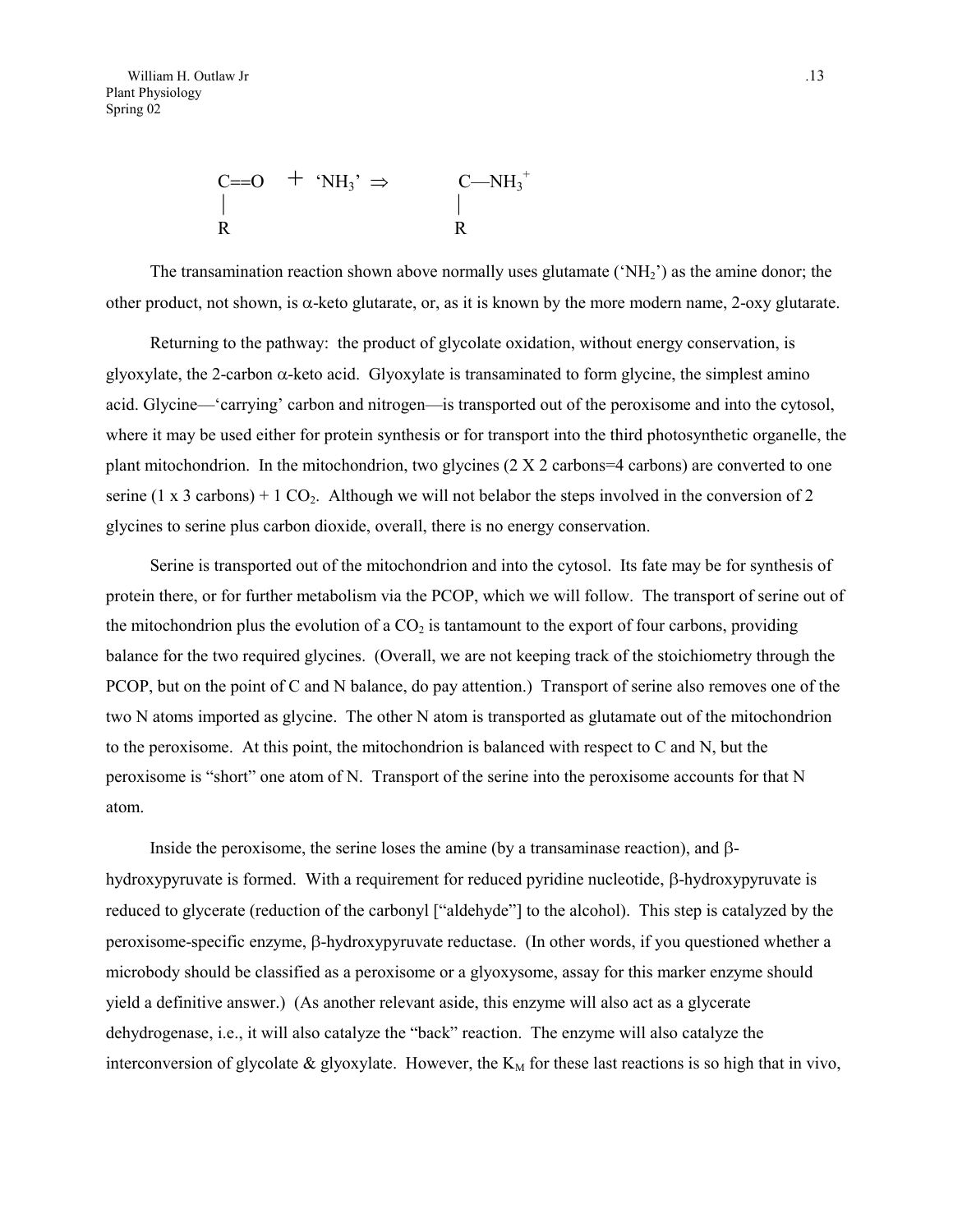reaction with glycolate or glyoxylate is thought not to occur—were it to, energy conservation would take place and production of  $H_2O_2$  would be avoided.

At the expense of an ATP, glycerate is converted to PGA, which can enter the RPPP.

In broad summary, the oxygenation of RuBP itself results in energy loss (reduction level). Furthermore, additional oxidation, which is not coupled to a physiological electron acceptor, occurs. C is lost as  $CO<sub>2</sub>$ . Energy, both ATP and NADPH, is required to recover—even at the level of acid, 3/4s of the carbons formed as glycolate.

Let us return now to the subject of energy required to reduce  $CO<sub>2</sub>$  to  $(CH<sub>2</sub>O)$ n. In our assessment in the Calvin Cycle, we "established" the stoichiometry of 1  $CO<sub>2</sub>$ :3 ATP:2 NADPH. That stoichiometry was, of course, based only on the theoretical requirement of the RPPP. Any carbon that is diverted through the PCOP will raise the energy requirement of fixing  $CO<sub>2</sub>$ . Raising the energy requirement implies that the number of photons absorbed by the light harvesting apparatus will be increased. Extraction of each electron from water requires two photo-acts. Thus, a 4-electron reduction using photosynthetically formed NADPH would require the absorption of 8 photons. (On this basis alone, we would say that the quantum requirement for  $CO_2$  reduction is 8.) As mentioned, however, 3 ATPs are also required for each  $CO_2$ reduced in the RPPP. Synthesis of these ATPs will raise the theoretical quantum requirement to 9 photons per  $CO<sub>2</sub>$ . Because of the energy waste<sup>1</sup> [a](#page-13-0)ssociated with the PCOP, a more typical quantum requirement would be 12, as Sharkey has calculated. Obviously, less active oxygenation of RuBP (e.g., high  $[CO<sub>2</sub>]_{\text{internal}}$ ) associated with well watered plants) would result in a smaller quantum requirement. Since electrons are shuttled between H<sub>2</sub>O and CO<sub>2</sub> or O<sub>2</sub> and (CH<sub>2</sub>O)n, the stoichiometry between O<sub>2</sub> and CO<sub>2</sub> will still be unity.

#### Overhead: Rubisco reactions

 $\overline{a}$ 

<span id="page-13-0"></span><sup>&</sup>lt;sup>1</sup>Because of the speculative nature of this comment, I will put it in a footnote. We do not **know** why the PCOP evolved. Some say that nature could not devise an enzyme that would accept  $CO<sub>2</sub>$  but not  $O<sub>2</sub>$ . That statement may hold for gaseous CO<sub>2</sub>, the substrate for rubisco. However, it is certainly not true generally of enzymes that

carboxylate. An example is the ubiquitous plant enzyme PEPC. This activity, recall, uses  $HCO_3$  to carboxylate PEP without an oxygenation reaction. Tolbert always promoted the idea that the PCOP is a clutch. Sometimes, the lightharvesting apparatus is endangered because it can absorb more energy than can be utilized by the RPPP. Tolbert reasoned that the higher quantum requirement imposed by the PCOP could be a protective mechanism.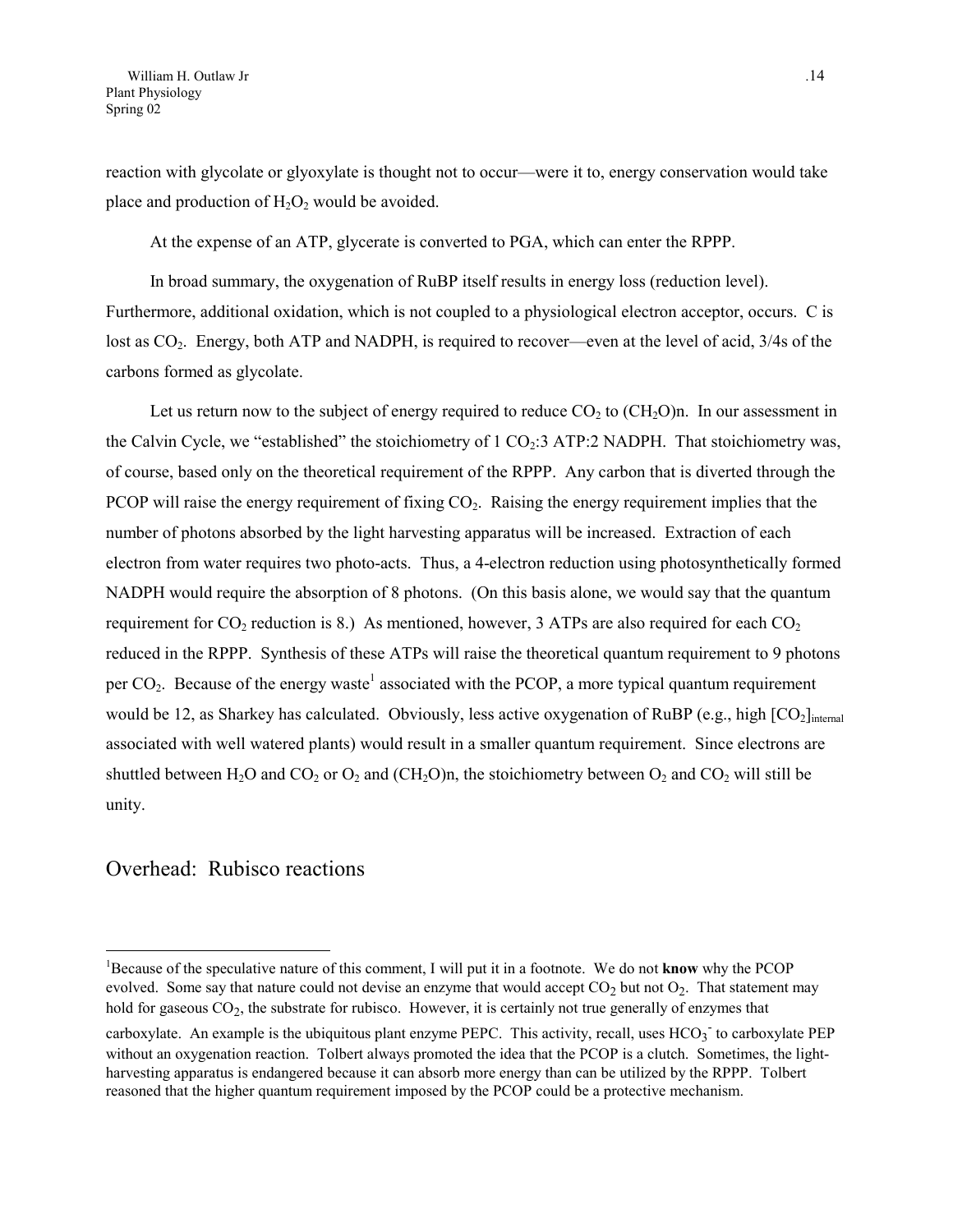This overhead provides a convenient backdrop for a few comments concerning the origin of glycolate and the relative carboxylation vs. oxygenation reactions. (We will discuss later the activation and deactivation of rubisco; at the moment, suffice it to allow that there is no known (or suspected) modulator or activation mechanism that causes the reaction to shift more toward the utilization of  $CO<sub>2</sub>$  or  $O_2$ .) In the carboxylation reaction, all atoms of  $CO_2$  are incorporated as the # 1 carboxyl of one of the formed 3-PGAs. Note that there is an unstable 6-carbon intermediate; we will refer to this compound later. In the oxygenation reaction, one of the atoms is incorporated into the carboxyl functional group of Pglycolate and the other is released to the medium as a hydroxyl ion.

As we speak today, there is no question that rubisco catalyzes the initial reaction of the RPPP and the PCOP. It is nevertheless useful to review the evidence that supports our knowledge. (Regardless how well entrenched an idea, question authority; the exercise does a mind good.) This first set of observations provides support for the fact that rubisco catalyzes the primary reaction of the RPPP: (1) 3-PGA is the compound most heavily labeled after a pulse of <sup>14</sup>CO<sub>2</sub>. At early times ( $\leq$  1 sec), almost all the label is in the C-1 position. (2) Usually, there are reciprocal pool-size changes for [RuBP] and [PGA]. When the light comes on, PGA concentration increases. (This metabolite is a positive effector of the rate-limiting enzyme in starch biosynthesis, a point that we will return to.) We will also discuss transport into and out of the chloroplast; now, simple acknowledge that the triose-Ps permeate the plastid envelope. When triose-P is fed to isolated chloroplasts along with an inhibitor of photophosphorylation,  $CO<sub>2</sub>$  fixation stops. Since only RuBP requires ATP to be made from triose-P, this observation indicates that RuBP is necessary for  $CO<sub>2</sub>$  fixation. (3) As we discussed early on, atmospheric  $CO<sub>2</sub>$  comprises two stable isotopes, viz. <sup>12</sup>C and <sup>13</sup>C. Although we use isotopes as "perfect" tracers, they are not. As an immediate example,  ${}^{2}H_{2}O$  vapor will not diffuse as quickly as regular water vapor, simply because of the mass differences. (For a refresher, return to the lectures on gas exchange and study the section that dealt with the relative rates of effusion of  $CO<sub>2</sub>$  and  $H<sub>2</sub>O$ .) Chemical reactions, including those that are enzymically facilitated, may discriminate against one or another isotope. This fact means that possibly various metabolites along a pathway will be enriched with or depleted of a particular isotope if all isotopes are equally available. "Normal" plants (hereafter,  $C_3$  plants), those that do not have an auxiliary pathway, discriminate against atmospheric  $^{13}C$ .

Discrimination =  $\delta$  13C‰ = [(Sample mass ratio)/(Standard mass ratio) - 1] x 1000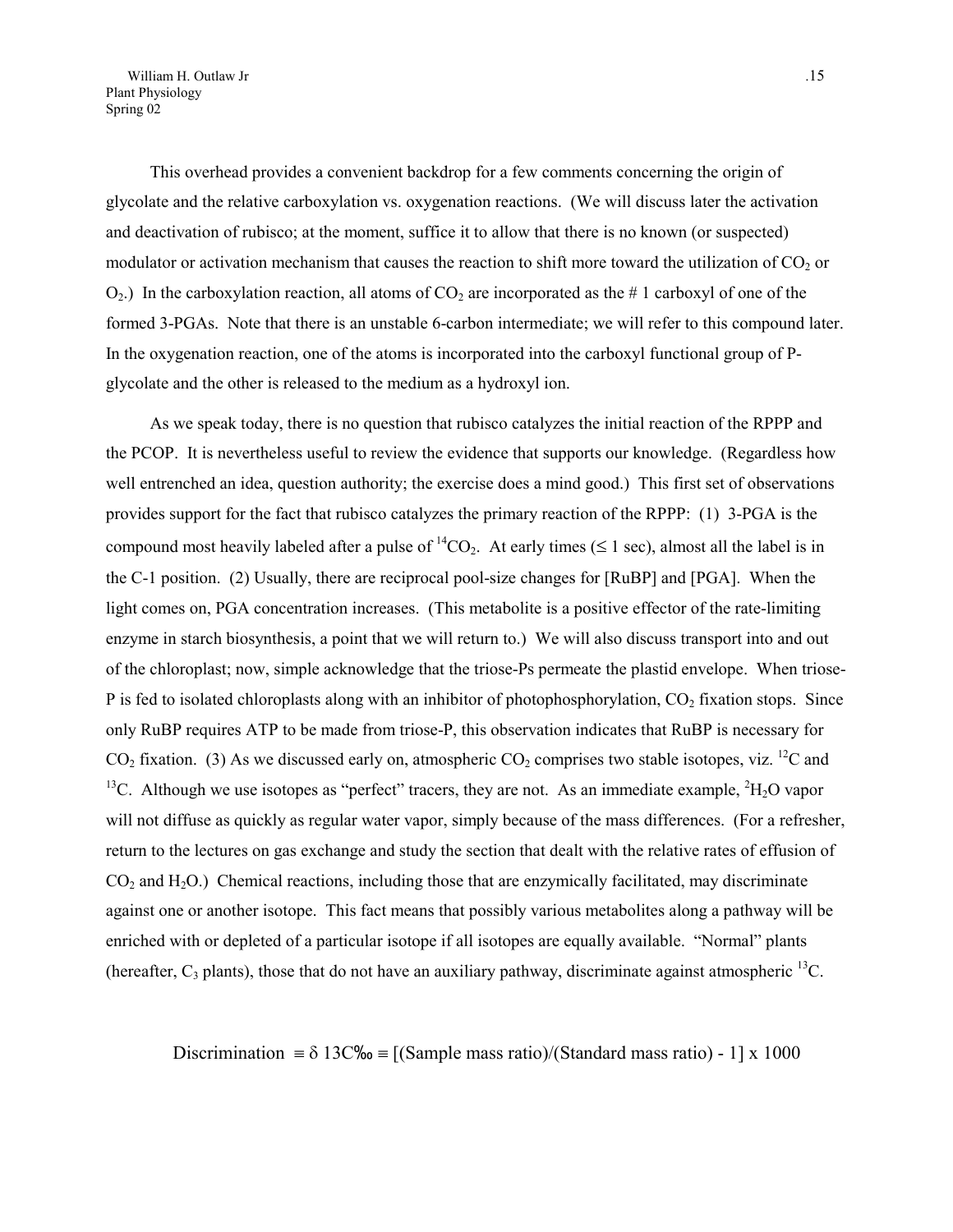<span id="page-15-0"></span>William H. Outlaw Jr ... 16 Plant Physiology Spring 02

 $\overline{a}$ 

Using the typical standard (a limestone from PeeDee, Carolina), the atmospheric  $\delta^{13}C = -6.7\%$ (read: minus six point seven mils). Carbohydrates of C<sub>3</sub> plants have a  $\delta^{13}$ C in the range of -[2](#page-15-0)8‰<sup>2</sup>, which is the same as the discrimination by rubisco. This concordance is strongly suggestive of rubisco's service as the port through which  $CO_2$  is converted to organic form. (4) Oxygen is an inhibitor of photosynthesis by plants (the Warburg  $O_2$  effect, reported without explanation in 1943);  $CO_2$  utilization by rubisco is inhibited by  $O_2$ , as first reported by George Bowes and Bill Ogren (in 1971). This second set of observations provides support for the fact that rubisco catalyzes the primary reaction of the PCOP: (1) There is a specific chloroplastic P-glycolate phosphatase, which would account for the rapid appearance of glycolate as a photorespiratory substrate. Treatment of isolated chloroplasts with Fl, an inhibitor of phosphatases, caused P-glycolate to accumulate. Moreover, high-CO2-requiring mutants of *Arabidopsis* lacking in P-glycolate phosphatase accumulated P-glycolate in normal  $O_2/CO_2$  air. Furthermore, glycolate accumulated in wild-type plants that were treated with a glycolate oxidase inhibitor. (2) The uncoupler FCCP prevented the oxygenation of RuBP by chloroplasts that were fed triose-P. Recall that triose-P moves across the chloroplast envelope. This was a particularly important observation because there was one camp that held to the belief that oxidation of the two-carbon fragment off the transketolase complex was the source of photorespiratory glycolate. Because all the rearrangement reactions require no energy (ATP), the transketolase complex would be formed even with the uncoupler present. As mentioned, RuBP alone requires ATP from the triose-P step "forward." (3) Lorimer and Tolbert and others showed that molecular oxygen was incorporated into glycolate as predicted in planta. (4)  $CO<sub>2</sub>$  inhibits glycolate synthesis, just as  $O_2$  inhibited  $CO_2$  fixation. (5) Light dependency of the rate of photorespiration (and of photosynthesis) can be explained by the energetic requirement of regenerating the acceptor molecule, RuBP. (6) As mentioned, the quantum requirement for  $CO<sub>2</sub>$  fixation can be increased by increasing the ratio  $O_2/CO_2$ .

How can the explained biochemical observations be tied to the behavior of the plant? (It is exceedingly important, regardless of the tools employed and the concepts toyed with that we remember

 $2$ In well watered plants that have widely open stomata, the leaf intercellular  $CO_2$  composition is similar to that of the atmosphere and the discrimination against  ${}^{13}C$  is expressed most. In water-insufficient plants, the stomata are narrow and the internal  $CO_2$  concentration is low. In this situation, the lowered  $CO_2$  concentration has been depleted somewhat of <sup>12</sup>C (because it has been used preferentially by rubisco); said alternatively, the  $CO_2$  "available" to rubisco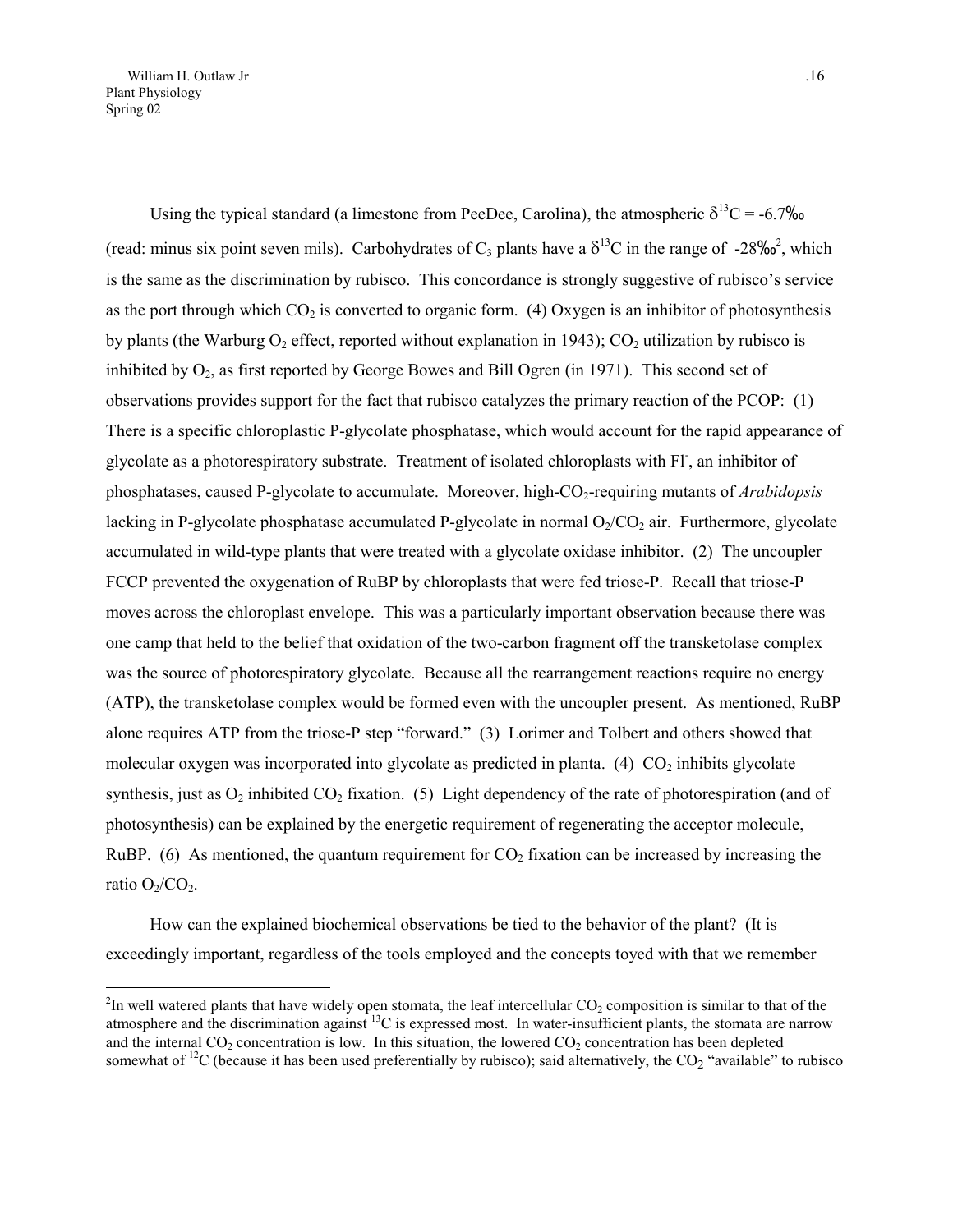<span id="page-16-0"></span> $\overline{a}$ 

here, now, tomorrow . . . that our goal is to learn how plants work. Anything else is superfluous.) First, as already mentioned, oxygen is an inhibitor of photosynthesis. We have described how that is a manifestation of the oxygenase activity of rubisco. Second, years ago (mid 50's?), it was reported that immediately following a light $\rightarrow$ dark transition, the plant evolved a "burst" of  $CO<sub>2</sub>$ . One would have expected that in the light there would be net uptake of  $CO_2$  (say, 300 µmol mg chl<sup>-1</sup> hr<sup>-1</sup>) and a comparable rate of  $O_2$  evolution. In darkness, one would have expected that there would be a net evolution of  $CO_2$ (say, 30  $\mu$ mol CO<sub>2</sub> mg chl<sup>-1</sup> hr<sup>-1</sup>), which could be accounted for by "dark" respiration (glycolysis and the TCA). Those expectations obtain. The unexpected observation was that for  $\sim$ 1 min after steady-state photosynthesis in moderate to strong light, there was a so-called Post-Illumination Burst (PIB) of CO<sub>2</sub>. We can now handily explain this phenomenon: As mentioned earlier, physiological perturbations—and turning on or off photosynthesis is a huge one—result in alterations of chemical pool sizes of intermediates in a pathway. (Recall that PGA increased in concentration at the expense of RuBP on a dark  $\rightarrow$  light transition.) During photosynthesis, the metabolites "upstream" of the photorespiratory- $CO_2$ -evolution step (i.e., 2 x glycine conversion to 1 x serine plus  $1 \text{ CO}_2$ , which occurs in the mitochondrion) increase in concentration. On transition to darkness, rubisco is rapidly deactivated, and no more  $CO<sub>2</sub>$  is fixed photosynthetically. Net photosynthesis—which is what we can measure noninvasively—is a sum or dark respiration + photorespiration +  $CO_2$  fixation[.](#page-16-0) For present purposes, consider dark respiration invariant<sup>3</sup>. Thus, the PIB is a manifestation of the facts that  $CO<sub>2</sub>$  fixation stops abruptly, whereas photorespiration continues briefly, until pathway intermediates "burn out." Third, as we have repeatedly mentioned and will elaborate on,  $CO<sub>2</sub>$  is a competitive inhibitor of the oxygenase activity of rubisco and  $O<sub>2</sub>$  is a competitive inhibitor of the carboxylase activity of rubisco. Competitive means that  $O_2$  and  $CO_2$  compete for the same active site on rubisco. Raising the  $[O_2]$  while holding the  $[CO_2]$  steady will favor oxygenation; raising the  $[CO_2]$  while holding the  $[O_2]$  steady will favor carboxylation. Under particular conditions (e.g., of temperature, pH, &c.), there is a particular  $K_M$  for  $O_2$  and a particular  $K_M$  for  $CO_2$ . With the whole plant, at some concentrations of  $O_2$  and  $CO_2$ , carboxylation and oxygenation of RuBP are balanced such that  $CO_2$  is evolved (primarily by photorespiration, but also by dark respiration) at the same rate as  $CO<sub>2</sub>$  is taken up. In other words, there is no net exchange of  $CO<sub>2</sub>$ . This special  $[CO<sub>2</sub>]$  is called the  $CO<sub>2</sub>$ -compensation point.

is enriched with respect to  $^{13}C$ . Thus, water-stressed plants will show somewhat less apparent discrimination, and a range of values for  $C_3$  plants is found.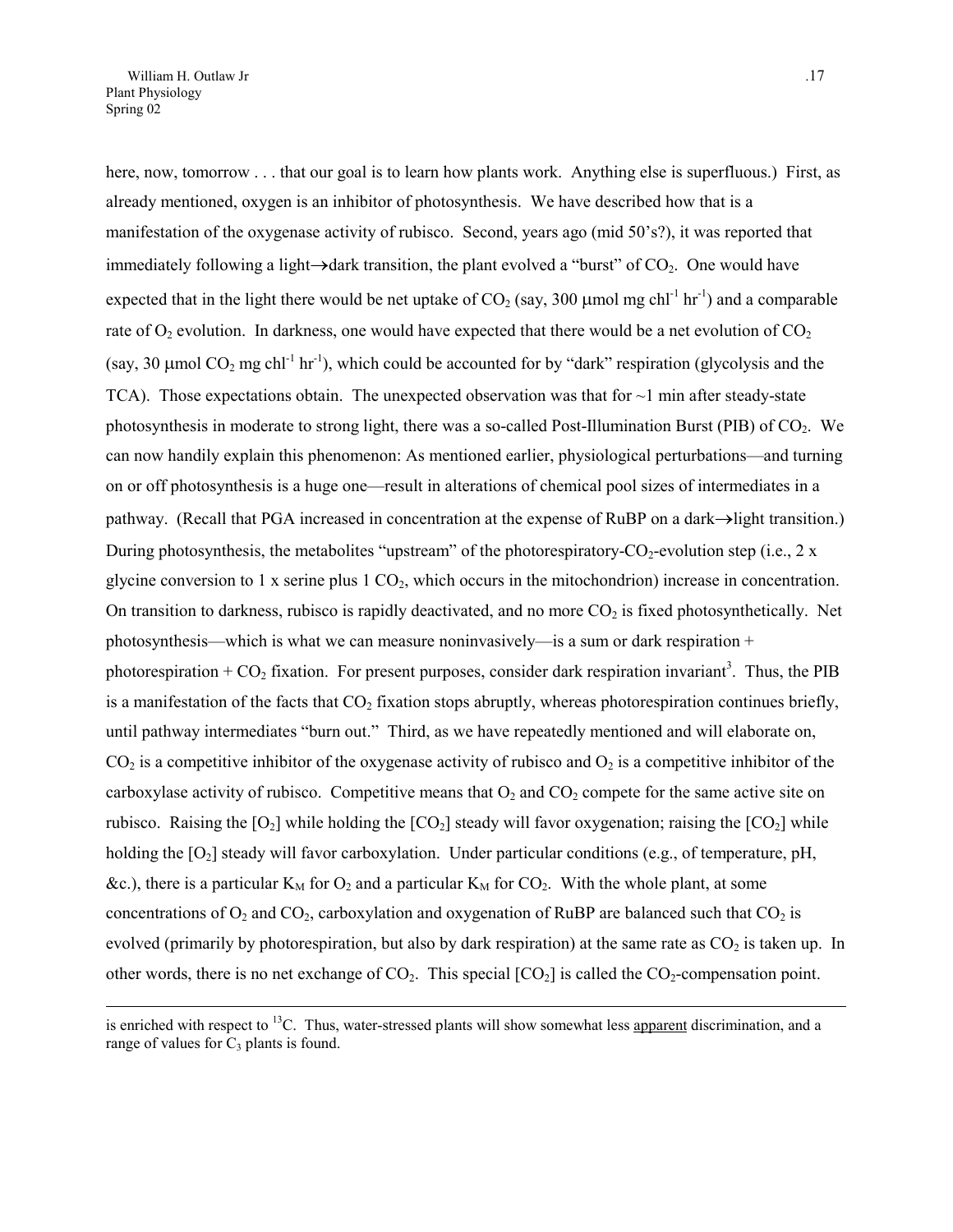Typically, placing a  $C_3$  leaf in a closed, illuminated chamber will result in the  $[CO_2]$  dropping to a steady state concentration of ca. 60 ppm.

We will resume our focus on rubisco: its physical properties, genetics, and kinetic properties. As they say, a river is deep or a river is wide—it will not be both. Thus, we have our choice; we could touch on many many different plant enzymes and learn one or another superficial fact about each. I have chosen, instead, to provide overviews of several important pathways and focus only on one enzyme, rubisco. Why choose this enzyme? The overwhelming bulk of all  $CO<sub>2</sub>$  fixed on earth passes through this enzyme (There are two other pathways used only by certain respective bacteria.) Rubisco is very abundant—it is touted as the most abundant enzyme on earth. It may even be the most abundant protein on earth, its competitors for this recognition being one class of cell-wall protein and the connective protein, collagen. It is even one of the most abundant biomolecules (cf. cellulose, collagen and lignin). Nominally 25% of leaf soluble protein is rubisco, making it a significant source of nutrition. The concentration of rubisco in the chloroplast is about 50% of total protein; it is more concentrated in the stroma than protein in a protein crystal. The genetics of rubisco is complex. The regulation of rubisco is multifaceted. Last, but certainly not least, in vitro activity of rubisco is the least of any of the RPPP enzymes, suggesting that it may be limiting the rate of photosynthesis. Indeed, rubisco is thought to be the major limitation to whole-plant photosynthesis under the conditions of high light and low  $[CO_2]^4$ . In sum, to cite Bob Spreitzer, "Rubisco is destined to become the best model in which genetic and biochemical methods are intimately combined to probe the structure/function relationships of enzyme catalysis."

Our remarks will be restricted to rubisco of plants, or to rubisco that resembles that of plants. Because of the wide array of photosynthetic organisms, it is consistent with expectation that quite a number of differences would be found, e.g., in the exact number of copies in the genome, or the number of amino-acid residues, or the structure of the genome, &c. In the end, these differences do not matter a great deal. The similarities are the more substantial.

<sup>&</sup>lt;sup>3</sup> <sup>3</sup>As far as I am aware, there is no consensus on the issue of whether dark respiration proceeds unimpeded in light. There are many studies on the subject, but it appears to be a question, the kind of which is difficult to answer generally and unequivocally.

<span id="page-17-0"></span><sup>&</sup>lt;sup>4</sup>Under low light and high [CO<sub>2</sub>], the regeneration of RuBP is limiting, whereas under high light and high [CO<sub>2</sub>], the utilization of triose-P ("rearrangement") is limiting. This last condition is characterized by the absence of a response to increased  $[CO<sub>2</sub>]$ .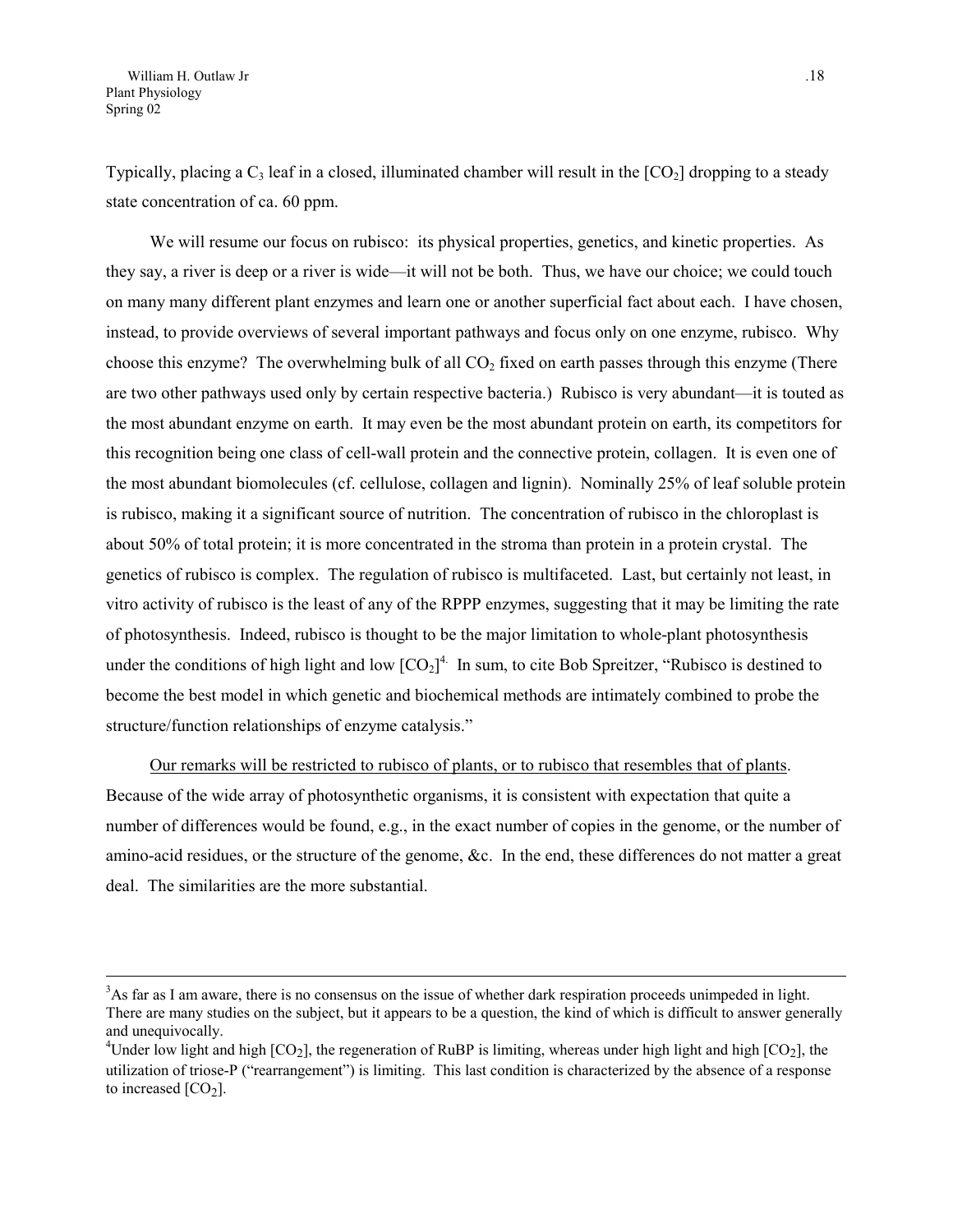William H. Outlaw Jr ... 19 Plant Physiology Spring 02

 $\overline{a}$ 

Rubisco holoenzyme comprises 8 large subunits (rbcL, to take the liberty of referring to the peptide by the name used for the corresponding gene) and 8 small subunits (rbcS, ...same liberty). The large subunits have a mass of ca. 55 KD, and are encoded for by the chloroplast, as first inferred by Sam Wildman who showed that it was inherited uniparently in 1972. (As a matter of perspective, that year was only 9 years after the demonstration of a unique chloroplast DNA species, but was 63 years after the first report of non-Mendelian inheritance.) Qualifications excepted, each chloroplast chromosome has a single copy of rbcL<sup>5</sup>[.](#page-18-0) At the cellular level, therefore, the chloroplast genome is highly polyploid, which is a conservative force in evolution. The rbcS genes comprise a nuclear-encoded family of two to ten members in a given species. The gene product contains a transit-peptide, has a mass of about 15 KD (preprocessed mass of  $\sim$ 20KD), requires ATP for transport into the chloroplast. Assembly in the chloroplast into the 550,000 Mr holoenzyme requires molecular chaperones (similar to heat-shock proteins). The large subunit is catalytic, and it is believed that the small subunit is regulatory. Whereas the rbcL genes have high sequence homology, particularly at the active site, the rbcS are more divergent. Differential expression of the rbcS during development suggests the potential for influencing the catalysis of the holoenzyme. As a measure of interest Genbank has sequences for beaucoup 35 rbcL genes rbcS genes. Because there is variation among taxa concerning the carboxylation/oxygenation ratio—with higher plants having the highest (see below)--there is optimism that a "better" rubisco may be engineered, but I am not aware of any practical application of this information.

An equation similar to the familiar Michaelis-Menten equation has been derived to account for the competitive inhibition of carboxylation by  $O_2$ :

$$
v_{\text{carboxylation}} = (V_{\text{max}} \times [CO_2]) / ([CO_2] + K_M \text{ carb}(1 + [O_2]) / K_M \text{ oxy}))
$$

You are not required to remember this equation but we will use it as a basis for discussion. A related equation that provides the ratio of carboxylation: oxygenation incorporates the  $V_{\text{max}}$  for

<span id="page-18-0"></span> $5 \frac{\text{http://www.clivias.com/Articles/Article016.htm:}}{\text{http://www.clivias.com/Articles/Article016.htm:}}$  "The really surprising thing about the chloroplast DNA is the large number of copies which are present: up to 300 in a mature plastid. Since an average of 160 chloroplasts are present in a mesophyll cell of the mature leaf of a cereal such as wheat, this means that there may be as many as 48 000 chloroplast 'chromosomes' per mesophyll cell. The reason for this enormous redundancy of genetic information is unknown."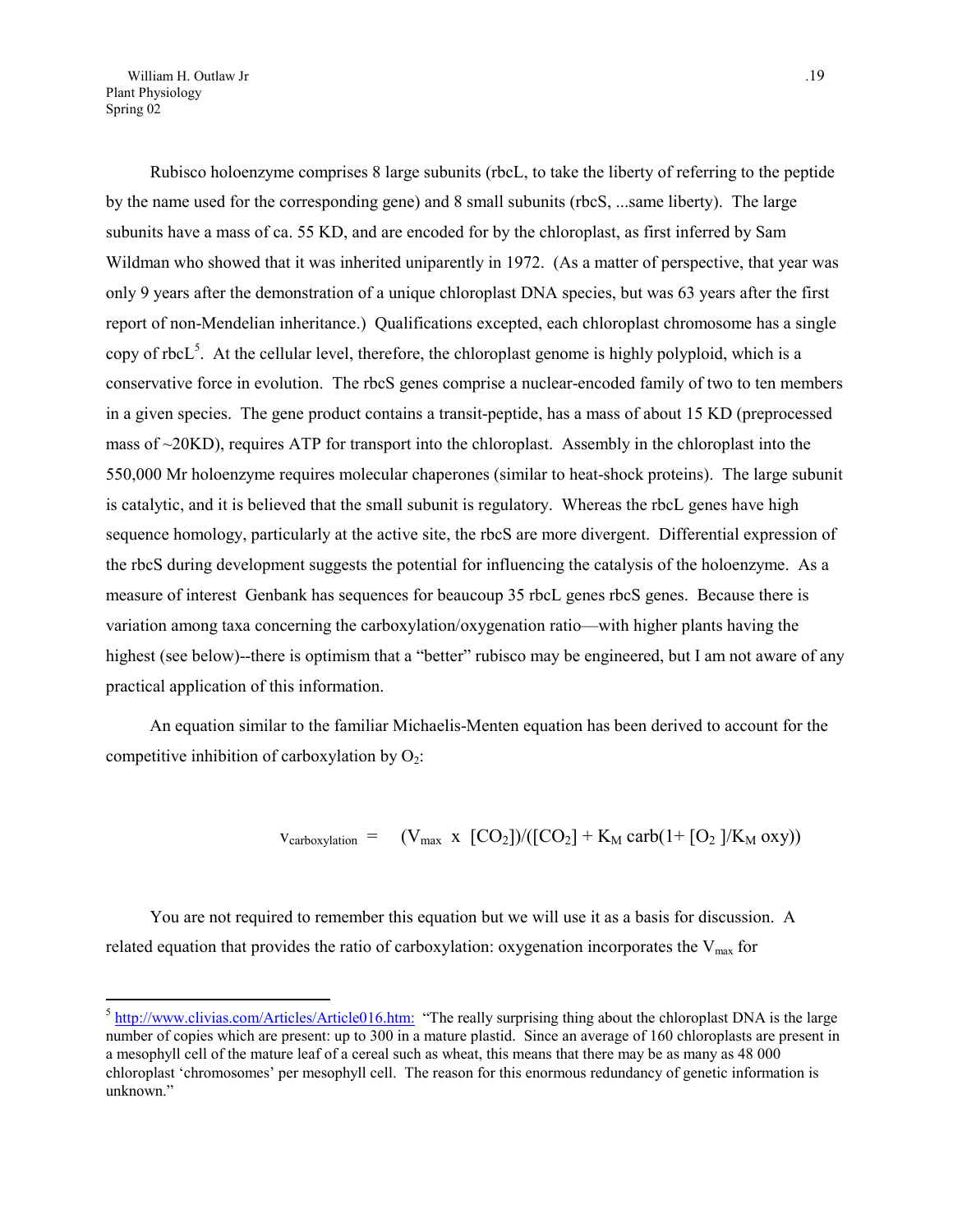$\overline{a}$ 

oxygenation also. This so-called specificity factor is relatively low for rubisco of photosynthetic bacteria, and about 5x higher for rubisco of higher plants. The given equation formalizes what we have said: increase of oxygen concentration decreases carboxylation; decrease of  $K_M$  for  $O_2$  decreases carboxylation; increase of  $[CO_2]$  increases carboxylation. Thought invokes other constraints: relative solubilities (which we will not go into) obviously affect the gaseous concentration around the rubisco active site; diffusion which for  $CO_2$  is about  $10^4$ x slower in water than in air—may be a significant limitation to photosynthesis. However, does a Michaelian analysis hold? It seems to, or at least be an unlikely coindence: a v vs. S plot for whole-leaf photosynthesis (v=rate of CO<sub>2</sub> uptake;  $S=[CO_2]$ ) gives a hyperbolic plot. I cannot say that I have the final answer on this one either, but there is a major theoretical objection to a Michaelian-Menten analysis. The derivation of the equation held the assumption that the enzyme concentration is very low, << the [S]. As I mentioned earlier, rubisco is very concentrated in the stroma: ~4 mM active sites!! The [RuBP] is  $\approx$  0.2 - 0.4 mM, which is to be compared with a K<sub>M</sub> (RuBP)  $\approx$ 30 µM. A simple calculation (forget  $O<sub>2</sub>$  for the moment) would allow you to predict that rubisco would be more-or-less saturated with respect to RuBP, and, therefore, the carboxylation would be running at full velocity. On the other hand, logic dictates that rubisco can only achieve  $V_{\text{max}}/2$  only if half the active sites are occupied, which cannot be true if the [RuBP] is 10x less than the active site concentration. In addition to this major conceptual infidelity<sup>[6](#page-19-0)</sup>, there are other "inconveniences," e.g., it is known that the chloroplast proteins non-specifically bind a number of organic anions, including RuBP, so the effective concentration of this metabolite is bound (sorry for the pun) to be less than the measured concentration, which was extracted at low pH and relatively high ionic strength. The interactions within the chloroplast are complicated—elevation of one metabolite could out-compete another ligand for the same site, and increase its effective concentration. Another question concerns the form of RuBP used by the enzyme (probably the tetravalent anion).

There are a number of factors that affect the relative rates of carboxylation and oxygenation, such as source of enzyme, as mentioned, and conditions that otherwise affect the relative stabilities of the two transition states, such as temperature. However, there is no known mechanism in the plant that will differentially activate the carboxylase and not the oxygenase, and vice versa<sup>7</sup>[.](#page-19-1) All the factors discussed

<span id="page-19-0"></span><sup>&</sup>lt;sup>6</sup>The foregoing implies that the RuBP concentration is a major limitation to photosynthesis. Recently, the [RuBP]s I cited have been called into question. If [RuBP] is high, the argument that I gave falls apart. 7

<span id="page-19-1"></span> $A^7$ A major effort in the mid-70's to early 80's in the U.S. was to discover a chemical that would shut off the oxygenase. Many chemical powerhouses such as Union Carbide and Colgate jumped into the fray. In the end—in the U.S.—hope was lost that the search would result in a reliable, safe, general growth regulator based on this chemistry. There are, of course, many other very profitable plant growth regulators that form a basis for the agrichem industry.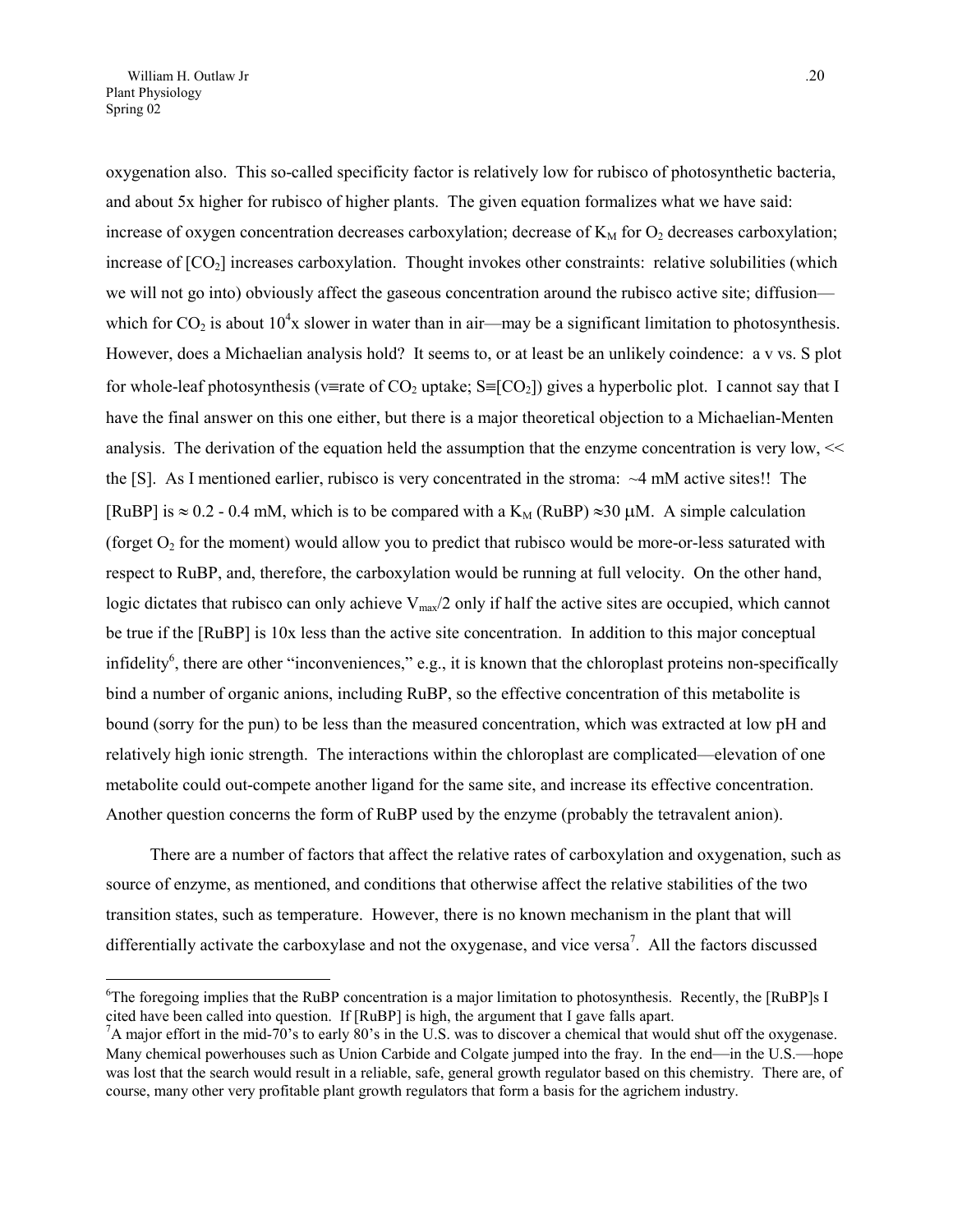below activate both activities of rubisco. First, let us get a historical perspective. Bonner and Wildman first reported the protein that we now know as rubisco in 1947. Very soon, a problem became apparent: the  $K_MCO_2$  was much higher for the enzyme than for the value for  $CO_2$  calculated from whole-leaf photosynthesis. Actually, those experiments led to the counter-intuitive "conclusion" that rubisco could not be the CO2-fixing enzyme. Every generation of scientists, I suppose, suffers from some prejudices. Without attribution, it was (and perhaps still is) held that "one should not waste clean thoughts on a dirty enzyme." In the push to purify for the sake of purity, kinetic properties of rubisco were altered. Fortunately, Dick Jensen and Jim Bahr, his postdoc, decided to work with a dirty enzyme: they quickly assayed rubisco from freshly lysed photosynthesizing chloroplasts—before the enzyme had time to be altered kinetically. In one fell swoop, an objection to the role of rubisco was removed, as contemporaries thought it would be. The push, then, was on to learn how to convert the high- $K_M$  form (purified) to the low  $K<sub>M</sub>$ -form (physiological). The path has been fraught with difficulties (such as contaminants in the commercial preparations of the substrate), unexpected findings (such as the importance of the order of addition of the substrates); in short, we have not removed to nirvana, but a great deal of progress has been made. A real clue surfaced when it was discovered that incubation of rubisco with high  $[CO<sub>2</sub>]$  and high [Mg] activated the enzyme and incubation of rubisco under non-catalytic conditions (e.g., no  $CO<sub>2</sub>$ ) with the substrate RuBP inactivated it. An elegant, simple experiment showed that the activator  $CO<sub>2</sub>$  binds tightly with an allosteric site, that it is not exchangeable with the substrate  $CO<sub>2</sub>$ .

### Overhead: Distinct activator and substrate  $CO<sub>2</sub>$  species

As shown, rubisco was incubated with  ${}^{14}CO_2$  and  $Mg^{2+}$ . After the incubation, the rubisco mixture was injected into a solution that contained enough RuBP to permit several turnovers and a large molar excess of  ${}^{12}CO_2$ . The enzyme was then rapidly purified and assayed for radioactivity. If the activator  $CO_2$ were also the substrate  $CO_2$ , the bound <sup>14</sup>C would be incorporated into the PGA product, and the assayed protein after the experiment would not be radioactive. On the other hand, if the activator  $CO<sub>2</sub>$  were bound at a site different from the active site,  $^{12}$ C would be incorporated into PGA because of the large molar excess of that isotope, and the assayed protein after the experiment would be radioactive. Empirically, the  $CO<sub>2</sub>$  bound to the enzyme had a specific activity of 30-60x that of the medium, indicating that this binding was not quickly exchangeable and that the binding was not dislodged as the enzyme cycled. We now know that the active form of rubisco is the ECM complex (enzyme that has an activator  $CO_2$  reacted with a lysine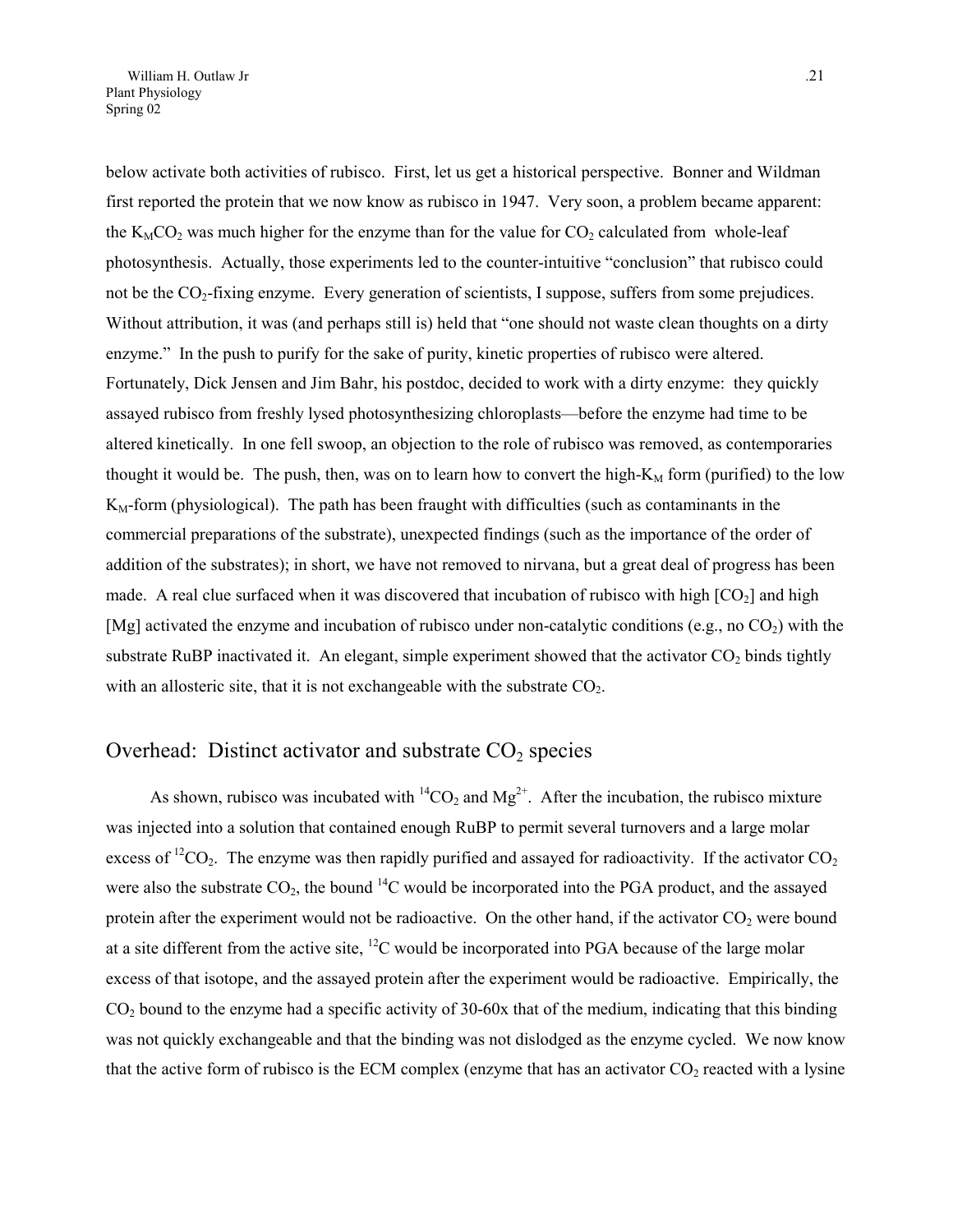("carbamylation") that coordinates a metal, which completes the formation of the active site). The  $CO<sub>2</sub>$ binding described above is spontaneous, but in planta the  $[CO<sub>2</sub>]$  are not high enough to drive the activation, activation levels that are achieved in vitro are less than those that obtain in vivo, light levels required for activation of rubisco are much less than the levels required to modify the chemical environment of rubisco sufficient for light activation, and light activation was not dependent on  $[CO_2]$ . For these reasons, we had to abandon the simple notion that light-driven ionic changes in the chloroplast stroma (increase in  $[Mg^{2+}]$  and decrease in  $[H^+]$ ) during light were sufficient to drive non-enzymic carbamylation of rubisco.

Meanwhile, Servaites and Seeman independently discovered an endogenous rubisco inhibitor that accumulates nocturnally. The inhibitor, 2-carboxyarabinitol 1-P (CA1P), is an analog of the unstable transition state intermediate 2-carboxy-3-keto-arabinitol bisphosphate. A great deal of discussion centers on the importance of this natural inhibitor. In some plants, it does seem to be important, accumulating in sufficient quantities at night. In other plants, it appears not to be important. Personally, I place more value on positive results, so I am inclined to think that CA1P will be demonstrated to be of general importance, but it is premature to present it that way in an unreserved fashion.

Chris Sommerville, Archie Portis, and Bill Ogren reported on a mutant *Arabidopsis* that lacked rubisco activation *in vivo*. That seminal observation led to the discovery of a new protein, rubisco activase<sup>[8](#page-21-0)</sup>, hereafter simply activase.

# Overhead: Summary of rubisco deactivation and activation by activase.

(overhead courtesy of M. Salvucci, 2002)

 $\overline{a}$ 

The active form of rubisco is shown on the right. This form of the enzyme is carbamylated at an allosteric site, as shown, and can carry out carboxylation by the addition of another  $CO<sub>2</sub>$  and RuBP. The active form converts to the inactive (high- $K_M$  form) by loss of the  $CO_2$  (center panel). This inactive form of rubisco can bind to RuBP to form a "dead" enzyme. The active form of the enzyme as a third fate—it may bind to XuBP, which is a misfire product of the main reaction, (I.e., instead of carboxylating RuBP, sometimes rubisco isomerizes it to XuBP. In brief, activase, which requires an ATP, binds to the "dead"

<span id="page-21-0"></span><sup>&</sup>lt;sup>8</sup>Those of you with a molecular bent may take pleasure in the knowledge that activase was the first example of a plant mRNA to undergo alternative spicing to form two protein products from a single message.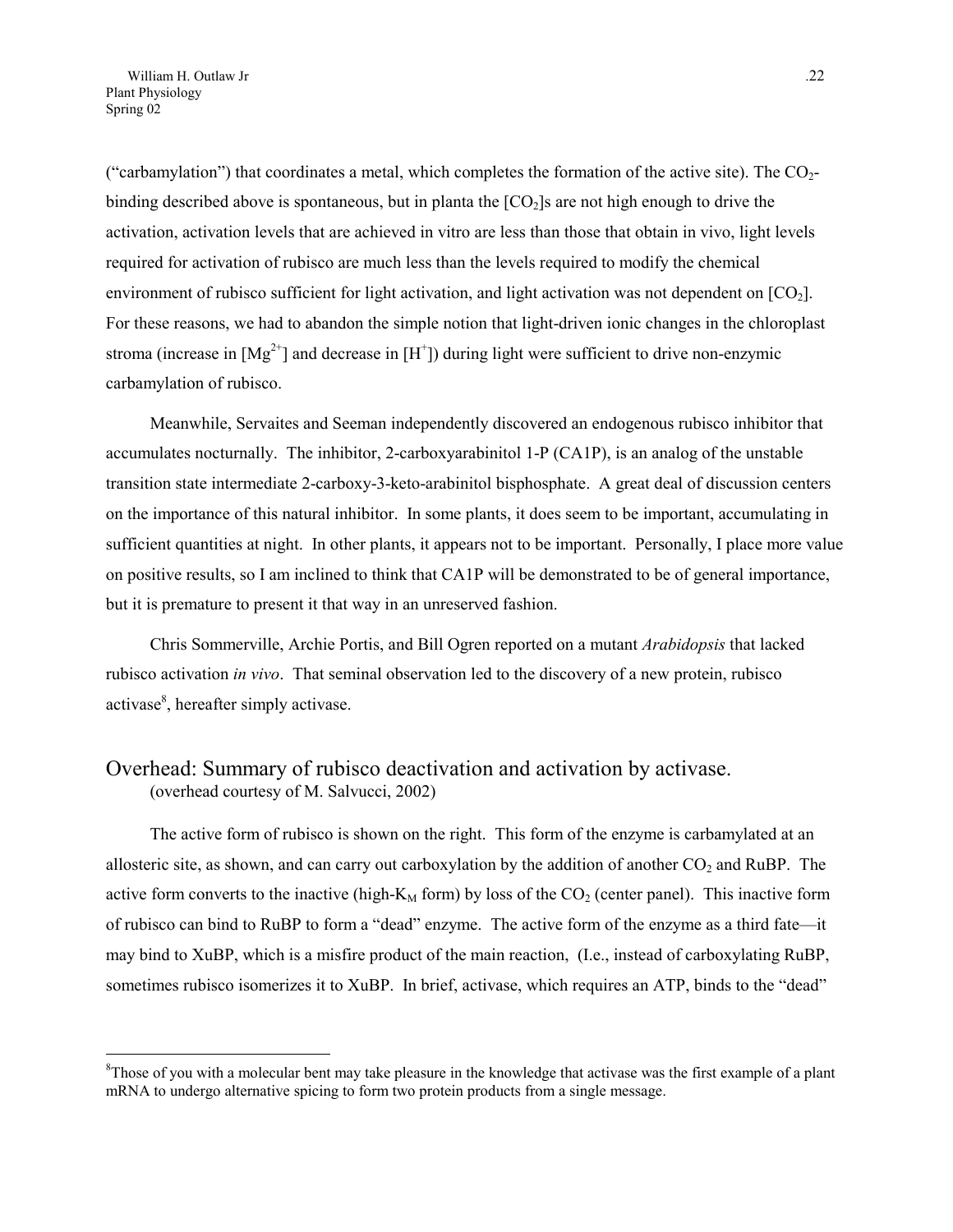rubisco and causes the release of the sugar phosphate. The resulting inactive rubisco can then be carbamylated to form the active for of the enzyme.

Regulation of rubisco activation is not so simple as the preceding would allow you to infer. As mentioned, the stromal chemical environment is altered as photosynthesis is initiated. The pH goes from about 7 to about 8, and the  $[Mg^{2+}]$  increases. These changes enhance carbamylation and Mg-coordination. In addition, rubisco activity is higher at the higher pH. A number of phosphorylated compounds interact with rubisco is complicated ways—some effects are observed within minutes, some take hours. Some (e.g., RuBP itself) bind biphasically. In any case, from this overview of one enzyme, you will better appreciate the wondrous complexity and fascination of plant life!

We are now making a major shift in our focus, being "finished" with rubisco and the RPPP *per se*. Over the years, a number of different disjointed observations suggested that photosynthesis was not the same in all plants. As a relevant example, 19th-century German anatomists recognized that some species exhibited so-called kranz anatomy. (Kranz is a German word that means something like "wreath" or "halo.") In "normal" plants, the bundle sheath is more-or-less devoid of chloroplasts; chloroplasts are more-or-less restricted to the mesophyll cells. In species with kranz anatomy, however, the bundle sheath cells also have large and well-developed chloroplasts. As another relevant example, it has been well known for a long time that some plants yield extracts that are more acidic at one time over the diel cycle than at another. In the mid-to-late 60's, these observations began to make sense. A worker at a Hawaiian sugar-cane research station found that the first product of photosynthesis was not PGA in sugar cane. Hatch and Slack in Australia picked up this observation, as did Clanton Black at the University of Georgia, and in addition to "normal"  $C_3$  plants, a second photosynthetic group of plants,  $C_4$  plants, were identified. These plants include many plants of agronomic importance, such as the crop plant maize, the turf and pasture grass Bermuda, the weed crab grass. Although we first thought that  $C_4$  plants might be only tropical grasses, we know now that many different types of plants exhibit  $C_4$  photosynthesis, which is polyphyletic, having arisen even several times within a single family. At about the same time, another photosynthetic group was identified. Today, these plants are known as CAM plants; CAM is an acronym for crassulacean acid metabolism. The name implies that this type of photosynthesis is restricted to the family Crassulaceae, but it is not. CAM plants also include many agronomically important species: the crop plant pineapple (not to mention the Central American century plant, *Agava tequilana*), ornamental succulents like Christmas cactus, and the weed Spanish moss. In a reversal of the strategy used to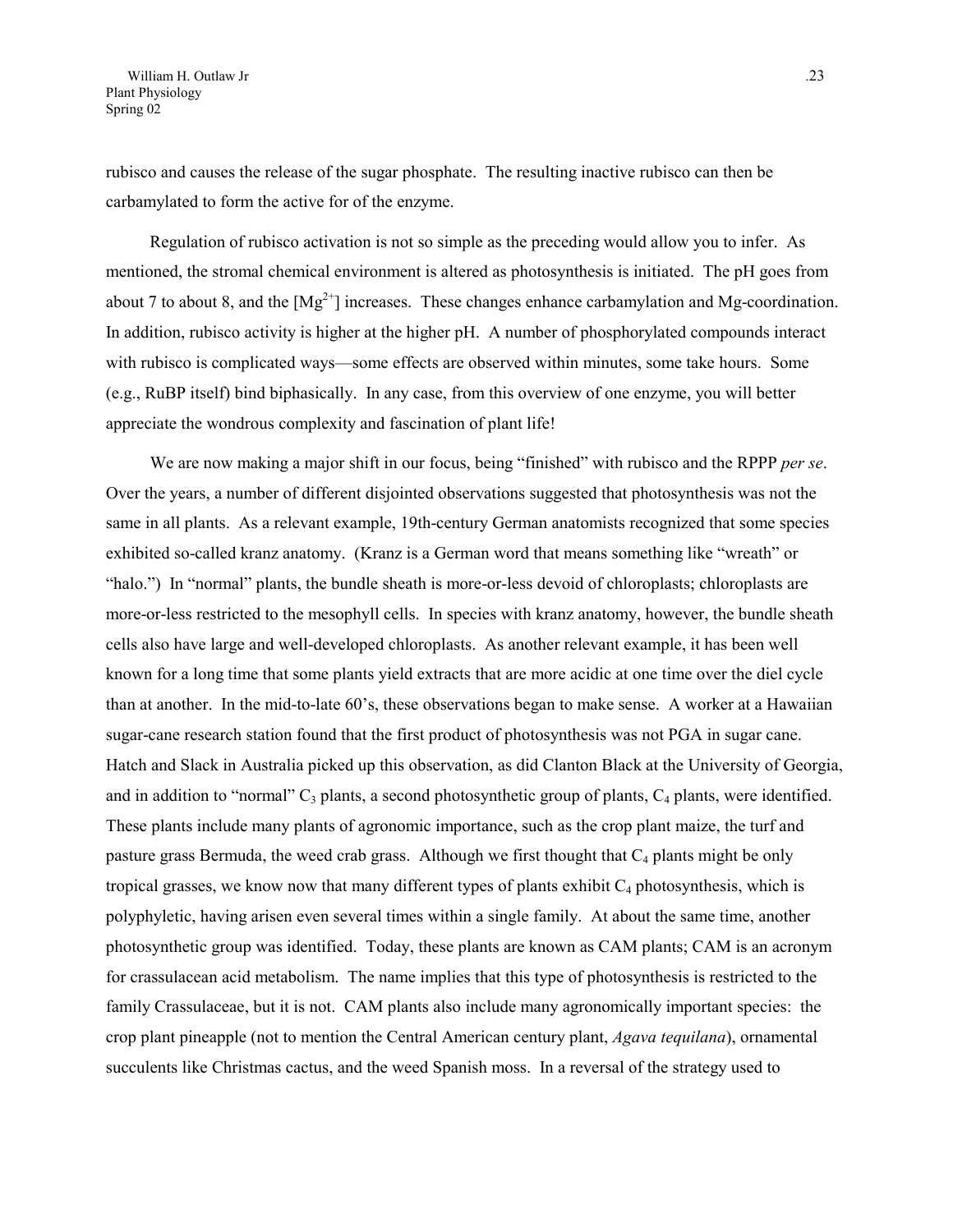introduce you to photosynthesis, let us examine how these different biochemical pathways are manifested physiologically.

### Overhead: Distinguishing characteristics of three groups of higher plants

The first column summarizes some photosynthetic characteristics of  $C_3$  plants—characteristics that we have already covered and provided a biochemical explanation for. These established characteristics provide a comparative basis for examination of the second and third groups. Recall that the  $CO<sub>2</sub>$ compensation point is the "break-even"  $CO<sub>2</sub>$  concentration, and that it is a result of the balancing of the oxygenase and carboxylase activities of rubisco. As you note, the compensation point is somewhat higher at elevated temperatures, which favor the oxygenase reaction, compared with the carboxylation reaction. Photorespiration, as measured by the PIB, is active in  $C_3$  plants, which do not have kranz anatomy. Light saturation for C<sub>3</sub> plants occurs at nominally 35% of full sun (summer Florida sun = 2000 umol m<sup>-2</sup> s<sup>-1</sup>). These plants have a moderate rate of photosynthesis (15 -35 mg CO<sub>2</sub> dm<sup>-2</sup> h<sup>-1</sup>), discriminate against <sup>13</sup>C, and lose a great deal of water in the process of acquiring  $CO<sub>2</sub>$  for photosynthetic reduction (>500 g H<sub>2</sub>O gm  $\alpha$  dry mass<sup>-1</sup>). In contrast,  $C_4$  plants (which have kranz anatomy) have a low CO<sub>2</sub>-compensation point, which is consistent with the low or not-detectable level of photorespiration. As you infer, these preceding three facts are different manifestations of the same phenomenon, namely that the oxygenase activity of rubisco is virtually "silent" in  $C_4$  plants. The rate of photosynthesis is high in  $C_4$  plants (40 - 80 mg  $CO_2$  dm<sup>-2</sup> h<sup>-1</sup>); the optimum temperature is high, and light saturates at about full-sun. These plants are water-use efficient, and the discrimination against  ${}^{13}C$  is low. The following overhead will condense a great deal of hard work that resulted in our understanding of the physiological phenomenon on a biochemical basis:  $C_4$ photosynthesis comprises the "standard" Calvin-Benson cycle, which is localized in bundle sheath cells. In addition, mesophyll cells have abundant PEPC, which does not have an oxygenase activity and which has high affinity with  $CO_2$ . PEPC, in essence, traps  $CO_2$ , which is then "pumped" into the bundle sheath cells.

## Overhead: Summary outline of  $C_4$  photosynthesis.

A CO2 diffuses into the leaf through stomata and into the cytosol (a photosynthetic compartment), where it is hydrated to form  $HCO<sub>3</sub>$ , which is the substrate for PEPC. PEPC has an exceedingly low  $K<sub>M</sub>$  for  $HCO<sub>3</sub>$ , which means that there is little dependence on  $[CO<sub>2</sub>]_{air}$ . Thus, leaf intercellular space  $[CO<sub>2</sub>]$  is low,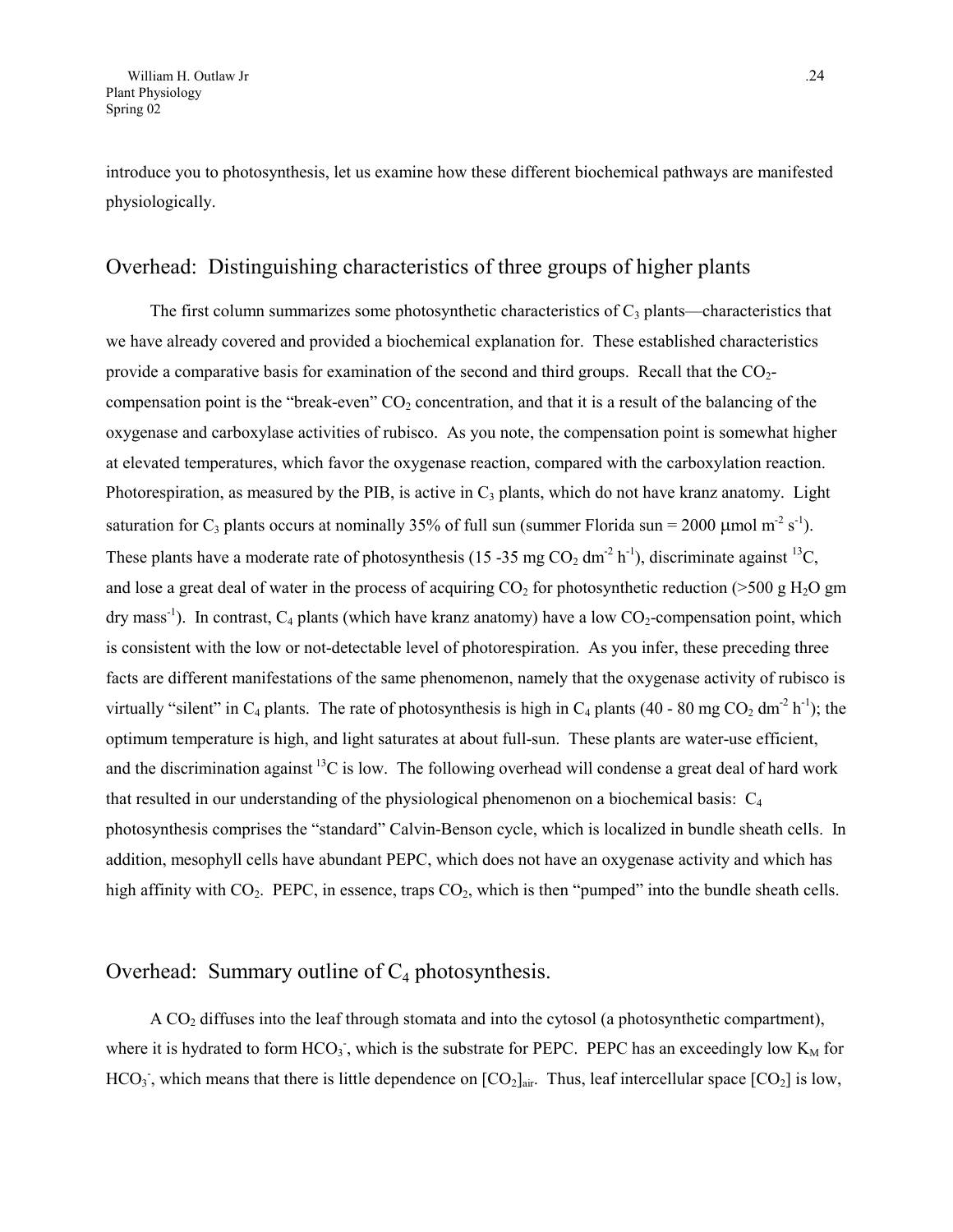$\overline{a}$ 

which provides a large driving force for  $CO<sub>2</sub>$  diffusion into the leaf. Consequently, the stomata may be narrow, which also increase the resistance for  $H_2O$  loss. These facts explain the high water-use efficiency of  $C_4$  plants.  $C_4$  plants discriminate only modestly against <sup>13</sup>C because the initial "trapping enzyme," PEPC--unlike rubisco--does not discriminate against <sup>13</sup>C. The product of the PEPC carboxylation is OAA, which is unstable, and quickly converted to the 4-carbon organic anion malate<sup>[9](#page-24-0)</sup>. (Thus,  $C_4$  plants are socalled because malate is the first detectable product of photosynthesis.) Malate diffuses out of the mesophyll cell, to the bundle sheath cell, where it is decarboxylated to release  $CO<sub>2</sub>$  near rubisco<sup>10</sup>. This "CO<sub>2</sub>-pumping mechanism" has been estimated to raise the  $[CO_2]$  in the bundle sheath chloroplast to about 0.25 - 0.30 %, about an order of magnitude higher than the consonant value in  $C_3$  plants. Thus, the ratio  $O_2/CO_2$  in  $C_4$  plants is approximately 100, whereas it is 1000 in the  $C_3$  chloroplast. These facts have an important implication: rubisco activity is shifted in a major way to the carboxylase activity. The little oxygenation that occurs yields P-glycolate in the usual way, and it is metabolized in the usual way, with the photorespiratory release of  $CO<sub>2</sub>$ . This  $CO<sub>2</sub>$  is not observed, however, as a PIB because it trapped by the mesophyll cells—PEPC has a very low  $K_M$  for  $HCO_3$ —as it would exit the leaf to be detected. The 3carbon fragment resulting from the decarboxylation of malate diffuses back to the bundle sheath cell, where it again serves as the substrate for PEPC. At the risk of oversimplification,  $C_4$  photosynthesis is a spatial separation of photosynthesis; "one" 3-carbon compound is cycled between the mesophyll, where it "picks up" a  $CO<sub>2</sub>$ , and the bundle sheath cell, where the  $CO<sub>2</sub>$  is released for photosynthetic reduction.  $C<sub>4</sub>$ photosynthesis (as well as CAM, which will be discussed in the next section) is not a different pathway of photosynthesis, it is an "add-on" or auxiliary pathway "attached to" the (regular) RPPP.

As alluded to, the energetic requirements for the  $C_4$  pathway are higher than for the  $C_3$  pathway. (This requirement is provided as an explanation for the fact that  $C_4$  plants do not compete well with  $C_3$ plants in a light-limited situation, such as shade.) As also mentioned, there are three different routes by which the  $C_4$  pathway is implemented; these do not have exactly the same energy requirements. As a generality, the stoichiometry for  $C_4$  photosynthesis is 1  $CO_2$ :5 ATP:2 NADPH. The quantum requirement

<span id="page-24-0"></span> $9OAA$ , the familiar 4-carbon  $\alpha$ -keto acid of the TCA, may instead be transaminated to form the amino acid aspartate. Conceptually, the result is the same, so we will not dicker about the subtle differences.

<span id="page-24-1"></span><sup>&</sup>lt;sup>10</sup>Again, there are subtle differences is how decarboxylation may be achieved. It may be catalyzed in the mitochondrion by an NAD-specific enzyme, or it may be decarboxylated by one of two different enzymes in other cellular compartments. The exact method may change the theoretical energy requirements somewhat, but the more important consideration is that all C<sub>4</sub> plants have a higher energy requirement for CO<sub>2</sub> fixation and for maintenance of the pathway structure.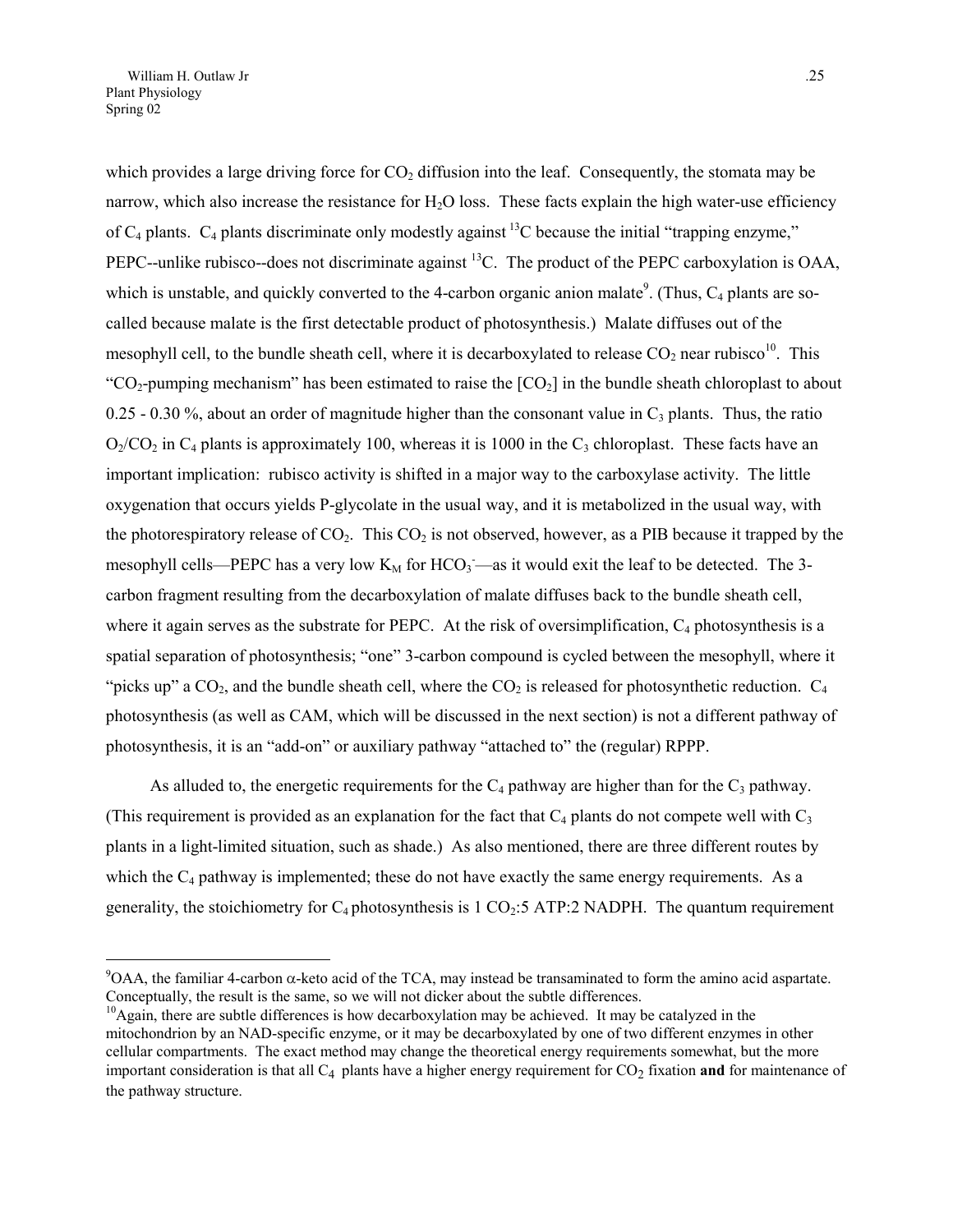in  $C_4$  plants for reduction of one  $CO_2$  is about 15 photons. (Recall that  $C_3$  plants have a requirement of 8 (for NADP<sup>+</sup> reduction), 9 (if the ATP requirement is included), and about 12 (to account for "average" operation of the PCOP). What are the advantages of  $C_4$  photosynthesis, what with the higher energy requirement, and the genetic, protein and structural "baggage" associated with the pathway? First, as temperature increases, the oxygenase activity of rubisco increases relative to the carboxylase activity. As you know, increased operation of the PCOP increases the quantum requirement, so that at temperatures over, say, 30 $\degree$  C, the quantum requirement for C<sub>3</sub> photosynthesis is actually higher that that of C<sub>4</sub> plants. This observation is probably one contributing reason why  $C_4$  plants are not found in the north, mostly being restricted to tropical and subtropical areas. Second, as we have discussed,  $C_4$  plants are more wateruse efficient. They do particularly well in disturbed sites, such as ditches, row middles, lawns. Third,  $C_4$ plants are nitrogen-use efficient. After water, N is usually the most limiting resource for terrestrial plants: it is at low availability in the soil, and it is expensive energetically to reduce to level of amine, as it is in protein. The major reason for the higher N-use efficiency of  $C_4$  plants is because they contain 3-6x less rubisco (which is, say, 25% of the protein of a  $C_3$  leaf), and consequently they have an overall lower nitrogen content. In brief, C<sub>4</sub> plants have a lower N content on an area basis (~150 mmol N m<sup>-2</sup>) than do C<sub>3</sub> plants ( $\sim$ 225 mmol N m<sup>-2</sup>) and they photosynthesize faster on this same basis (say, 25 vs. 60 mg CO<sub>2</sub> dm<sup>-2</sup>) h<sup>-1</sup>). Per unit of dry mass accumulated, then,  $C_4$  plants do with about 4x less N!

## Overhead: return to Distinguishing Characteristics....

Because of the parculiarities of CAM, some of the kinds of comparisons that were used with  $C_3$  vs.  $C_4$  plants can not be logically applied. Whereas  $C_4$  photosynthesis represented a histochemical compartmentation of photosynthesis, with the mesophyll cells being put to the task of trapping  $CO<sub>2</sub>$  and the bundle sheath cells being adapted to conduct the normal RPPP at elevated  $CO<sub>2</sub>$  concentration, CAM is, instead, a temporal separation of the auxiliary  $C_4$ -type pathway. Stomates are open at night.  $CO_2$  enters the leaf, and is fixed into the prototypical organic acid, malic acid, by a CAM version of PEPC. Malic acid represents a storage form of  $CO<sub>2</sub>$ . The accumulation of malic acid in the vacuole is the reason that extracts of CAM plants are more acid at the end of the dark period—this diurnal fluctuation in acidity is the hallmark of CAM photosynthesis. In the light period, the stomates close.  $CO<sub>2</sub>$  is released from malate (again, by one of the three ways used by  $C_4$  plants). The massive release of  $CO_2$  in the leaf intercellular spaces—which represent a closed system because the stomates are closed—builds up the internal  $[CO<sub>2</sub>]$  to